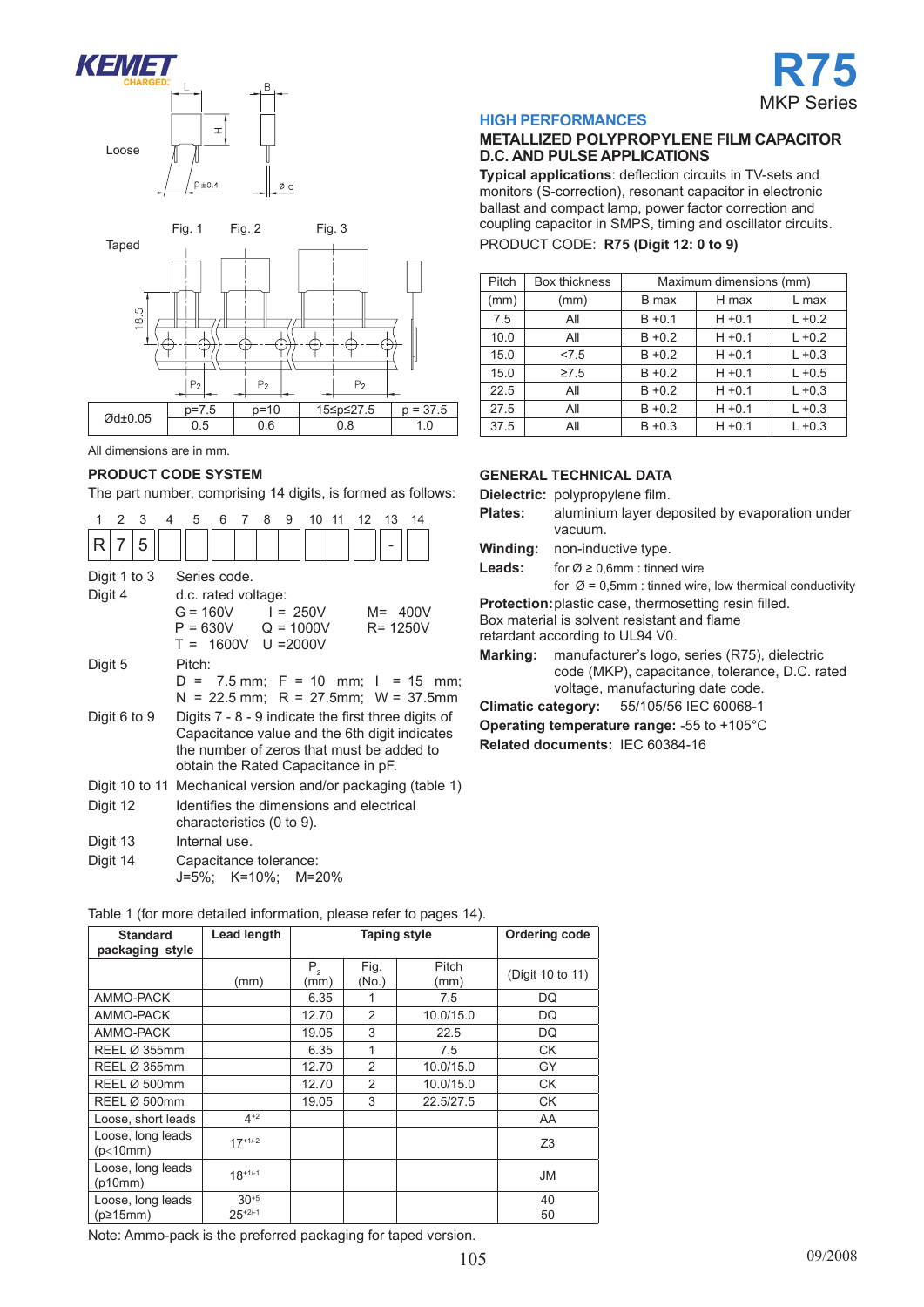



# **METALLIZED POLYPROPYLENE FILM CAPACITOR D.C. AND PULSE APPLICATIONS**

PRODUCT CODE: **R75 (Digit 12: 0 to 9)**

| <b>Rated</b><br>Cap. |    |     |      | 160Vdc / 70Vac<br><b>Reduced sizes</b> |      | <b>Max</b><br>dv/dt | Max $K_{\alpha}$ | <b>Part Number</b> |
|----------------------|----|-----|------|----------------------------------------|------|---------------------|------------------|--------------------|
|                      |    | в   | н    | L<br>p                                 |      | $(V/\mu s)$         | $(V^2/\mu s)$    |                    |
| 0.10                 | μF | 4.0 | 9.0  | 10.0                                   | 7.5  | 100                 | 32 E3            | R75GD 3100--B--    |
| 0.12                 | цF | 5.0 | 10.5 | 10.0                                   | 7.5  | 100                 | 32 E3            | R75GD 3120--B--    |
| 0.15                 | μF | 5.0 | 10.5 | 10.0                                   | 7.5  | 100                 | 32 E3            | R75GD 3150--B--    |
| 0.18                 | μF | 6.0 | 12.0 | 10.5                                   | 7.5  | 100                 | 32 E3            | R75GD 3180--A--    |
| 0.22                 | μF | 6.0 | 12.0 | 10.5                                   | 7.5  | 100                 | 32 E3            | R75GD 3220--A--    |
| 0.12                 | цF | 4.0 | 9.0  | 13.0                                   | 10.0 | 90                  | 28 E3            | R75GF 3120--A--    |
| 0.15                 | μF | 4.0 | 9.0  | 13.0                                   | 10.0 | 90                  | 28 E3            | R75GF 3150--A--    |
| 0.18                 | μF | 5.0 | 11.0 | 13.0                                   | 10.0 | 90                  | 28 E3            | R75GF 3180--A--    |
| 0.22                 | μF | 5.0 | 11.0 | 13.0                                   | 10.0 | 90                  | 28 E3            | R75GF 3220--A--    |
| 0.27                 | μF | 6.0 | 12.0 | 13.0                                   | 10.0 | 90                  | 28 E3            | R75GF 3270--A--    |
| 0.33                 | μF | 6.0 | 12.0 | 13.0                                   | 10.0 | 90                  | 28 E3            | R75GF 3330--A--    |

|                                    | The derating curves of previous table are not included this |
|------------------------------------|-------------------------------------------------------------|
| catalogue, available upon request. |                                                             |

| <b>Rated</b><br>Cap. |                                           |      |      | 160Vdc / 90Vac<br><b>Std dimensions</b> |      | <b>Max</b><br>dv/dt | Max K <sub>o</sub> | <b>Part Number</b> |  |  |  |
|----------------------|-------------------------------------------|------|------|-----------------------------------------|------|---------------------|--------------------|--------------------|--|--|--|
|                      |                                           | B    | Н    | L                                       | p    | $(V/\mu s)$         | $(V^2\mu s)$       |                    |  |  |  |
| 0.068                | μF                                        | 4.0  | 9.0  | 10.0                                    | 7.5  | 300                 | 74 E3              | R75GD2680--4--     |  |  |  |
| 0.082                | μF                                        | 4.0  | 9.0  | 10.0                                    | 7.5  | 300                 | 74 E3              | R75GD2820--4--     |  |  |  |
| 0.10                 | μF                                        | 5.0  | 10.5 | 10.0                                    | 7.5  | 300                 | 74 E3              | R75GD3100--4--     |  |  |  |
| 0.12                 | μF                                        | 5.0  | 10.5 | 10.0                                    | 7.5  | 300                 | 74 E3              | R75GD3120--4--     |  |  |  |
| 0.15                 | μF                                        | 6.0  | 12.0 | 10.5                                    | 7.5  | 300                 | 74 E3              | R75GD3150--0--     |  |  |  |
| 0.18                 | цF                                        | 6.0  | 12.0 | 10.5                                    | 7.5  | 300                 | 74 E3              | R75GD3180--3--     |  |  |  |
| 0.082                | μF                                        | 4.0  | 9.0  | 13.0                                    | 10.0 | 180                 | 58 E3              | R75GF 2820--0--    |  |  |  |
| 0.10                 | μF                                        | 4.0  | 9.0  | 13.0                                    | 10.0 | 180                 | 58 E3              | R75GF 3100--3--    |  |  |  |
| 0.12                 | μF                                        | 5.0  | 11.0 | 13.0                                    | 10.0 | 180                 | 58 E3              | R75GF 3120--0--    |  |  |  |
| 0.15                 | $\mu$ F                                   | 5.0  | 11.0 | 13.0                                    | 10.0 | 180                 | 58 E3              | R75GF 3150--0--    |  |  |  |
| 0.18                 | μF                                        | 6.0  | 12.0 | 13.0                                    | 10.0 | 180                 | 58 E3              | R75GF 3180--0--    |  |  |  |
| 0.22                 | μF                                        | 6.0  | 12.0 | 13.0                                    | 10.0 | 180                 | 58 E3              | R75GF 3220--3--    |  |  |  |
| 0.18                 | μF                                        | 5.0  | 11.0 | 18.0                                    | 15.0 | 100                 | 32 E3              | R75GI 3180--0--    |  |  |  |
| 0.22                 | μF                                        | 5.0  | 11.0 | 18.0                                    | 15.0 | 100                 | 32 E3              | R75GI 3220--0--    |  |  |  |
| 0.27                 | μF                                        | 6.0  | 12.0 | 18.0                                    | 15.0 | 100                 | 32 E3              | R75GI 3270--0--    |  |  |  |
| 0.33                 | μF                                        | 6.0  | 12.0 | 18.0                                    | 15.0 | 100                 | 32 E3              | R75GI 3330--0--    |  |  |  |
| 0.39                 | μF                                        | 7.5  | 13.5 | 18.0                                    | 15.0 | 100                 | 32 E3              | R75GI 3390--0--    |  |  |  |
| 0.47                 | μF                                        | 7.5  | 13.5 | 18.0                                    | 15.0 | 100                 | 32 E3              | R75GI 3470--0--    |  |  |  |
| 0.47                 | μF                                        | 9.0  | 12.5 | 18.0                                    | 15.0 | 100                 | 32 E3              | R75GI 3470--6--    |  |  |  |
| 0.56                 | цF                                        | 8.5  | 14.5 | 18.0                                    | 15.0 | 100                 | 32 E3              | R75GI 3560--0--    |  |  |  |
| 0.56                 | μF                                        | 9.0  | 12.5 | 18.0                                    | 15.0 | 100                 | 32 E3              | R75GI 3560--6--    |  |  |  |
| 0.68                 | μF                                        | 8.5  | 14.5 | 18.0                                    | 15.0 | 100                 | 32 E3              | R75GI 3680--0--    |  |  |  |
| 0.68                 | μF                                        | 13.0 | 12.0 | 18.0                                    | 15.0 | 100                 | 32 E3              | 3680--6--<br>R75GI |  |  |  |
| 0.82                 | μF                                        | 10.0 | 16.0 | 18.0                                    | 15.0 | 100                 | 32 E3              | R75GI 3820--0--    |  |  |  |
| 1.0                  | μF                                        | 10.0 | 16.0 | 18.0                                    | 15.0 | 100                 | 32 E3              | R75GI 4100--0--    |  |  |  |
|                      | Mechanical version and packaging (Table1) |      |      |                                         |      |                     |                    |                    |  |  |  |

Internal use Tolerance: J (±5%); K (±10%); M (±20%)

| single sided metallized<br>polypropylene film |  |
|-----------------------------------------------|--|
|                                               |  |
| 1 section<br>(160Vdc)                         |  |

| <b>Rated</b><br>Cap.                                                                                |    |      | 160Vdc / 90Vac<br><b>Std dimensions</b> |      |      | <b>Max</b><br>dv/dt | Max $K_{\alpha}$ | <b>Part Number</b> |  |
|-----------------------------------------------------------------------------------------------------|----|------|-----------------------------------------|------|------|---------------------|------------------|--------------------|--|
|                                                                                                     |    | B    | н                                       | L    | p    | $(V/\mu s)$         | $(V^2/\mu s)$    |                    |  |
| 0.82                                                                                                | μF | 7.0  | 16.0                                    | 26.5 | 22.5 | 60                  | 19 E3            | R75GN 3820--0--    |  |
| 1.0                                                                                                 | μF | 7.0  | 16.0                                    | 26.5 | 22.5 | 60                  | 19 E3            | R75GN 4100--0--    |  |
| 1.2                                                                                                 | μF | 8.5  | 17.0                                    | 26.5 | 22.5 | 60                  | 19 E3            | R75GN 4120--0--    |  |
| 1.5                                                                                                 | μF | 10.0 | 18.5                                    | 26.5 | 22.5 | 60                  | 19 E3            | R75GN 4150--0--    |  |
| 1.8                                                                                                 | μF | 10.0 | 18.5                                    | 26.5 | 22.5 | 60                  | 19 E3            | R75GN 4180--0--    |  |
| 1.5                                                                                                 | μF | 9.0  | 17.0                                    | 32.0 | 27.5 | 50                  | 16 E3            | R75GR 4150--0--    |  |
| 1.8                                                                                                 | μF | 9.0  | 17.0                                    | 32.0 | 27.5 | 50                  | 16 E3            | R75GR 4180--0--    |  |
| 2.2                                                                                                 | цF | 11.0 | 20.0                                    | 32.0 | 27.5 | 50                  | 16 E6            | R75GR 4220--3--    |  |
| 2.7                                                                                                 | μF | 11.0 | 20.0                                    | 32.0 | 27.5 | 50                  | 16 E3            | R75GR 4270--0--    |  |
| 3.3                                                                                                 | μF | 13.0 | 22.0                                    | 32.0 | 27.5 | 50                  | 16 E3            | R75GR 4330--0--    |  |
| 3.9                                                                                                 | μF | 13.0 | 22.0                                    | 32.0 | 27.5 | 50                  | 16 E3            | R75GR 4390--0--    |  |
| 4.7                                                                                                 | μF | 13.0 | 25.0                                    | 32.0 | 27.5 | 50                  | 16 E3            | R75GR 4470--3--    |  |
| 5.6                                                                                                 | μF | 14.0 | 28.0                                    | 32.0 | 27.5 | 50                  | 16 E3            | R75GR 4560--0--    |  |
| 6.8                                                                                                 | μF | 18.0 | 33.0                                    | 32.0 | 27.5 | 50                  | 16 E3            | R75GR 4680--0--    |  |
| 8.2                                                                                                 | μF | 18.0 | 33.0                                    | 32.0 | 27.5 | 50                  | 16 E3            | R75GR 4820--0--    |  |
| 10.0                                                                                                | μF | 22.0 | 37.0                                    | 32.0 | 27.5 | 50                  | 16 E3            | R75GR 5100--0--    |  |
| 12.0                                                                                                | μF | 22.0 | 37.0                                    | 32.0 | 27.5 | 50                  | 16 E3            | R75GR 5120--0--    |  |
| 3.3                                                                                                 | μF | 11.0 | 22.0                                    | 41.5 | 37.5 | 35                  | 11 E3            | R75GW4330--0--     |  |
| 3.9                                                                                                 | μF | 11.0 | 22.0                                    | 41.5 | 37.5 | 35                  | 11 E3            | R75GW4390--0--     |  |
| 4.7                                                                                                 | μF | 11.0 | 22.0                                    | 41.5 | 37.5 | 35                  | 11 E3            | R75GW4470--0--     |  |
| 5.6                                                                                                 | μF | 13.0 | 24.0                                    | 41.5 | 37.5 | 35                  | 11 E3            | R75GW4560--0--     |  |
| 6.8                                                                                                 | μF | 16.0 | 28.5                                    | 41.5 | 37.5 | 35                  | 11 E3            | R75GW4680--0--     |  |
| 8.2                                                                                                 | μF | 16.0 | 28.5                                    | 41.5 | 37.5 | 35                  | 11 E3            | R75GW4820--0--     |  |
| 10.0                                                                                                | μF | 19.0 | 32.0                                    | 41.5 | 37.5 | 35                  | 11 E3            | R75GW5100--0--     |  |
| 12.0                                                                                                | μF | 19.0 | 32.0                                    | 41.5 | 37.5 | 35                  | 11 E3            | R75GW5120--0--     |  |
| 15.0                                                                                                | цF | 20.0 | 40.0                                    | 41.5 | 37.5 | 35                  | 11 E3            | R75GW5150--0--     |  |
| 18.0                                                                                                | μF | 20.0 | 40.0                                    | 41.5 | 37.5 | 35                  | 11 E3            | R75GW5180--0--     |  |
| 22.0                                                                                                | μF | 24.0 | 44.0                                    | 41.5 | 37.5 | 35                  | 11 E3            | R75GW5220--0--     |  |
| 27.0                                                                                                | μF | 30.0 | 45.0                                    | 41.5 | 37.5 | 35                  | 11 E3            | R75GW5270--0--     |  |
| 33.0                                                                                                | μF | 30.0 | 45.0                                    | 41.5 | 37.5 | 35                  | 11 E3            | R75GW5330--0--     |  |
| Mechanical version and packaging (Table1)<br>Internal use<br>Tolerance: J (±5%); K (±10%); M (±20%) |    |      |                                         |      |      |                     |                  |                    |  |

All dimensions are mm.

Note: If the working voltage (V) is lower than the rated voltage (V<sub>R</sub>), the capacitor may work at higher dv/dt. In this case the maximum value allowed is obtained multiplying the above value (see table dv/dt) with the ratio  $V_R$  /V. The pulse characteristic K<sub>0</sub> depends on the voltage wave-form and in any case it cannot overcome the value given in the above table. The dv/dt test is carried out at 2 times the above values.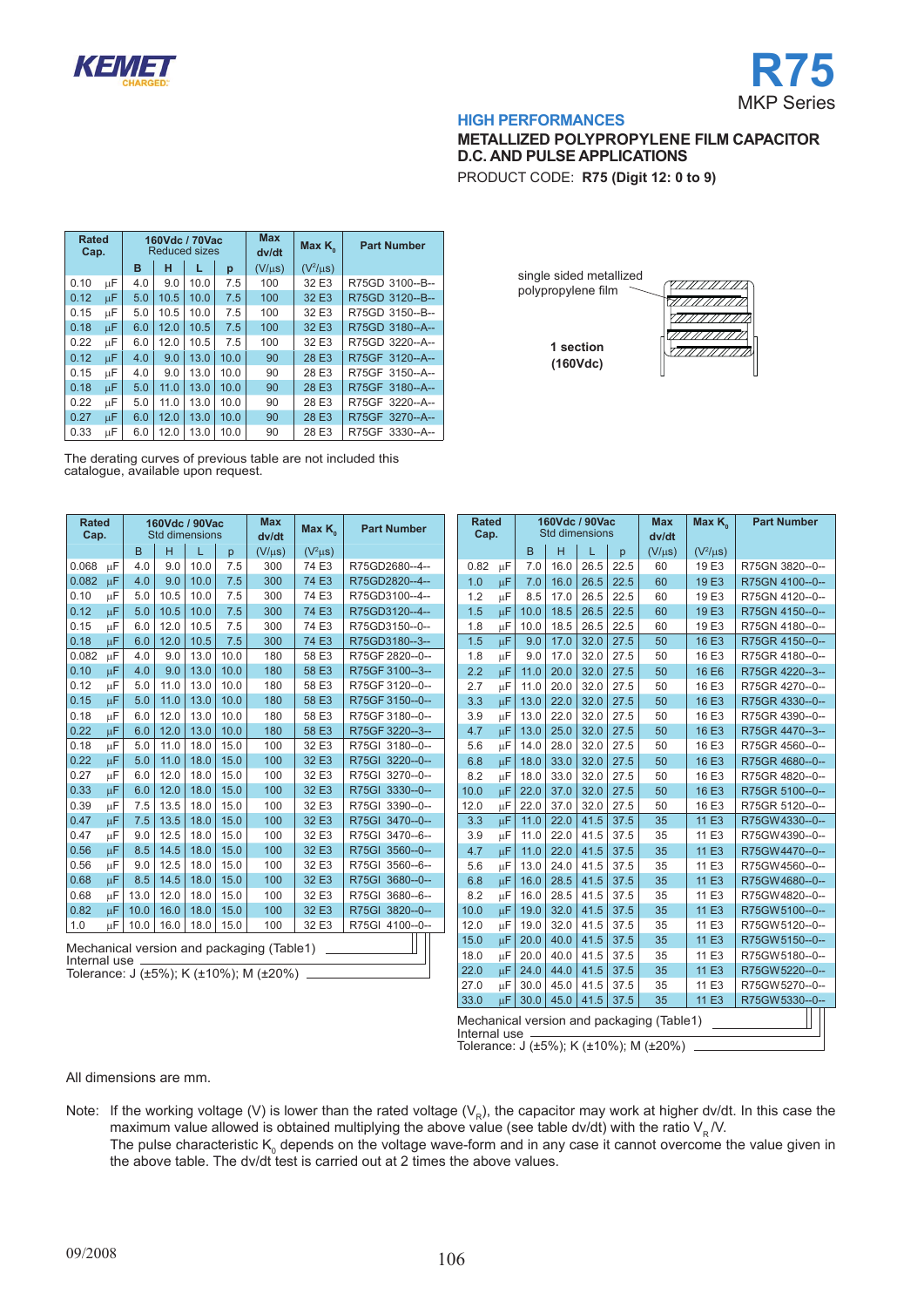



### **METALLIZED POLYPROPYLENE FILM CAPACITOR D.C. AND PULSE APPLICATIONS**

7777777777777777

PRODUCT CODE: **R75 (Digit 12: 0 to 9)**

**1 section (250Vdc)**

single sided metallized polypropylene film

| <b>Rated</b><br>Cap. |               |             | 250Vdc / 140Vac<br><b>Reduced sizes</b> |             |               | Max<br>dv/dt | Max K <sub>o</sub> |       | <b>Part Number</b> |
|----------------------|---------------|-------------|-----------------------------------------|-------------|---------------|--------------|--------------------|-------|--------------------|
|                      |               | н<br>в<br>p |                                         | $(V/\mu s)$ | $(V^2/\mu s)$ |              |                    |       |                    |
| 0.068                | μF            | 4.0         | 9.0                                     | 10.0        | 7.5           | 180          | 90 E3              | R75ID | 2680--B--          |
| 0.082                | μF            | 4.0         | 9.0                                     | 10.0        | 7.5           | 180          | 90 E3              | R75ID | $2820 - B -$       |
| 0.10                 | μF            | 5.0         | 10.5                                    | 10.0        | 7.5           | 180          | 90 E3              | R75ID | $3100 - B -$       |
| 0.12                 | μF            | 5.0         | 10.5                                    | 10.0        | 7.5           | 180          | 90 E3              | R75ID | $3120 - B -$       |
| 0.15                 | μF            | 6.0         | 12.0                                    | 10.5        | 7.5           | 180          | 90 E3              | R75ID | $3150 - A -$       |
| 0.18                 | μF            | 6.0         | 12.0                                    | 10.5        | 7.5           | 180          | 90 E3              | R75ID | $3180 - A -$       |
| 0.082                | μF            | 4.0         | 9.0                                     | 13.0        | 10.0          | 150          | 75 E3              | R75IF | 2820--A--          |
| 0.10                 | μF            | 4.0         | 9.0                                     | 13.0        | 10.0          | 150          | 75 E3              | R75IF | $3100 - A -$       |
| 0.12                 | μF            | 5.0         | 11.0                                    | 13.0        | 10.0          | 150          | 75 E3              | R75IF | $3120 - A -$       |
| 0.15                 | μF            | 5.0         | 11.0                                    | 13.0        | 10.0          | 150          | 75 E3              | R75IF | $3150 - A -$       |
| 0.18                 | μF            | 6.0         | 12.0                                    | 13.0        | 10.0          | 150          | 75 E3              | R75IF | $3180 - A -$       |
| 0.22                 | μF            | 6.0         | 12.0                                    | 13.0        | 10.0          | 150          | 75 E3              | R75IF | $3220 - A -$       |
| --                   | $\sim$ $\sim$ |             |                                         |             |               |              |                    |       |                    |

The derating curves of previous table are not included this catalogue, available upon request.

|                             | <b>Rated</b><br>250Vdc / 160Vac<br>Std dimensions<br>Cap. |      |      | Max<br>dv/dt | Max $K_{\scriptscriptstyle\alpha}$ | <b>Part Number</b>                        |               | <b>Rated</b><br>Cap. |  | 250Vdc / 160Vac<br><b>Std dimensions</b> |         |      |      | Max<br>dv/dt | Max K <sub>o</sub> | <b>Part Number</b> |               |                 |
|-----------------------------|-----------------------------------------------------------|------|------|--------------|------------------------------------|-------------------------------------------|---------------|----------------------|--|------------------------------------------|---------|------|------|--------------|--------------------|--------------------|---------------|-----------------|
|                             |                                                           | B    | H    | L            | p                                  | $(V/\mu s)$                               | $(V^2/\mu s)$ |                      |  |                                          |         | B    | н    |              | p                  | $(V/\mu s)$        | $(V^2/\mu s)$ |                 |
| 0.027                       | μF                                                        | 4.0  | 9.0  | 10.0         | 7.5                                | 650                                       | 150 E3        | R75ID2270--4--       |  | 0.39                                     | μF      | 6.0  | 15.0 | 26.5         | 22.5               | 125                | 63 E3         | R75IN 3390-3-   |
| $0.033 \text{ }\mu\text{F}$ |                                                           | 4.0  | 9.0  | 10.0         | 7.5                                | 650                                       | 150 E3        | R75ID2330--4--       |  | 0.47                                     | $\mu$ F | 6.0  | 15.0 | 26.5         | 22.5               | 125                | 63 E3         | R75IN 3470--3-- |
| 0.039                       | μF                                                        | 4.0  | 9.0  | 10.0         | 7.5                                | 650                                       | 150 E3        | R75ID2390--4--       |  | 0.56                                     | μF      | 6.0  | 15.0 | 26.5         | 22.5               | 125                | 63 E3         | R75IN 3560--4-- |
| $0.047$ uF                  |                                                           | 4.0  | 9.0  | 10.0         | 7.5                                | 650                                       | 150 E3        | R75ID2470--4--       |  | 0.68                                     | μF      | 6.0  | 15.0 | 26.5         | 22.5               | 125                | 63 E3         | R75IN 3680--4-- |
| 0.056                       | $\mu$ F                                                   | 4.0  | 9.0  | 10.0         | 7.5                                | 650                                       | 150 E3        | R75ID2560--4--       |  | 0.82                                     | μF      | 7.0  | 16.0 | 26.5         | 22.5               | 125                | 63 E3         | R75IN 3820--4-- |
| 0.068                       | μF                                                        | 5.0  | 10.5 | 10.0         | 7.5                                | 650                                       | 150 E3        | R75ID2680--4--       |  | 1.0                                      | $\mu$ F | 7.0  | 16.0 | 26.5         | 22.5               | 125                | 63 E3         | R75IN 4100--4-- |
| 0.082                       | μF                                                        | 5.0  | 10.5 | 10.0         | 7.5                                | 650                                       | 150 E3        | R75ID2820--4--       |  | 1.2                                      | μF      | 8.5  | 17.0 | 26.5         | 22.5               | 125                | 63 E3         | R75IN 4120--4-- |
| 0.10                        | μF                                                        | 6.0  | 12.0 | 10.5         | 7.5                                | 650                                       | 150 E3        | R75ID3100--3--       |  | 1.5                                      | μF      | 10.0 | 18.5 | 26.5         | 22.5               | 125                | 63 E3         | R75IN 4150--4-- |
| 0.12                        | μF                                                        | 6.0  | 12.0 | 10.5         | 7.5                                | 650                                       | 150 E3        | R75ID3120--3--       |  | 1.8                                      | μF      | 10.0 | 18.5 | 26.5         | 22.5               | 125                | 63 E3         | R75IN 4180--4-- |
| 0.033                       | μF                                                        | 4.0  | 9.0  | 13.0         | 10.0                               | 550                                       | 140 E3        | R75IF 2330--0--      |  | 2.2                                      | μF      | 11.0 | 20.0 | 26.5         | 22.5               | 125                | 63 E3         | R75IN 4220--4-- |
| 0.039                       | μF                                                        | 4.0  | 9.0  | 13.0         | 10.0                               | 550                                       | 140 E3        | R75IF 2390--0--      |  | 2.7                                      | μF      | 13.0 | 22.0 | 26.5         | 22.5               | 125                | 63 E3         | R75IN 4270--4-- |
| 0.047                       | μF                                                        | 4.0  | 9.0  | 13.0         | 10.0                               | 550                                       | 140 E3        | R75IF 2470--3--      |  | 3.3                                      | μF      | 13.0 | 22.0 | 26.5         | 22.5               | 125                | 63 E3         | R75IN 4330--4-- |
| 0.056                       | $\mu$ F                                                   | 4.0  | 9.0  | 13.0         | 10.0                               | 550                                       | 140 E3        | R75IF 2560--3--      |  | 1.0                                      | μF      | 9.0  | 17.0 | 32.0         | 27.5               | 100                | 50 E3         | R75IR 4100-3--  |
| 0.068                       | μF                                                        | 4.0  | 9.0  | 13.0         | 10.0                               | 550                                       | 140 E3        | R75IF 2680--3--      |  | 1.2                                      | μF      | 9.0  | 17.0 | 32.0         | 27.5               | 100                | 50 E3         | R75IR 4120--3-- |
| 0.082                       | μF                                                        | 5.0  | 11.0 | 13.0         | 10.0                               | 550                                       | 140 E3        | R75IF 2820--3--      |  | 1.5                                      | μF      | 9.0  | 17.0 | 32.0         | 27.5               | 100                | 50 E3         | R75IR 4150--4-- |
| 0.10                        | μF                                                        | 5.0  | 11.0 | 13.0         | 10.0                               | 550                                       | 140 E3        | R75IF 3100--3--      |  | 1.8                                      | μF      | 9.0  | 17.0 | 32.0         | 27.5               | 100                | 50 E3         | R75IR 4180--4-- |
| 0.12                        | μF                                                        | 6.0  | 12.0 | 13.0         | 10.0                               | 550                                       | 140 E3        | R75IF3120--3--       |  | 2.2                                      | μF      | 11.0 | 20.0 | 32.0         | 27.5               | 100                | 50 E3         | R75IR 4220--5-- |
| 0.15                        | μF                                                        | 6.0  | 12.0 | 13.0         | 10.0                               | 550                                       | 140 E3        | R75IF3150--3--       |  | 2.7                                      | μF      | 11.0 | 20.0 | 32.0         | 27.5               | 100                | 50 E3         | R75IR 4270--4-- |
| 0.12                        | μF                                                        | 5.0  | 11.0 | 18.0         | 15.0                               | 300                                       | 100 E3        | R75II 3120--3--      |  | 3.3                                      | μF      | 13.0 | 22.0 | 32.0         | 27.5               | 100                | 50 E3         | R75IR 4330--4-- |
| 0.15                        | μF                                                        | 5.0  | 11.0 | 18.0         | 15.0                               | 300                                       | 100 E3        | R75II 3150--3--      |  | 3.9                                      | $\mu$ F | 13.0 | 22.0 | 32.0         | 27.5               | 100                | 50 E3         | R75IR 4390--4-- |
| 0.18                        | μF                                                        | 5.0  | 11.0 | 18.0         | 15.0                               | 300                                       | 100 E3        | R75II 3180--4--      |  | 4.7                                      | μF      | 13.0 | 25.0 | 32.0         | 27.5               | 100                | 50 E3         | R75IR 4470--5-- |
| 0.22                        | μF                                                        | 5.0  | 11.0 | 18.0         | 15.0                               | 300                                       | 100 E3        | R75II 3220--4--      |  | 5.6                                      | μF      | 14.0 | 28.0 | 32.0         | 27.5               | 100                | 50 E3         | R75IR 4560--4-- |
| 0.27                        | μF                                                        | 6.0  | 12.0 | 18.0         | 15.0                               | 300                                       | 100 E3        | R75II 3270--4--      |  | 6.8                                      | μF      | 18.0 | 33.0 | 32.0         | 27.5               | 100                | 50 E3         | R75IR 4680--4-- |
| 0.33                        | μF                                                        | 6.0  | 12.0 | 18.0         | 15.0                               | 300                                       | 100 E3        | R75II 3330--4--      |  | 8.2                                      | цF      | 18.0 | 33.0 | 32.0         | 27.5               | 100                | 50 E3         | R75IR 4820--4-- |
| 0.39                        | μF                                                        | 7.5  | 13.5 | 18.0         | 15.0                               | 300                                       | 100 E3        | R75II 3390--4--      |  | 10.0                                     | $\mu$ F | 22.0 | 37.0 | 32.0         | 27.5               | 100                | 50 E3         | R75IR 5100--4-- |
| 0.39                        | μF                                                        | 9.0  | 12.5 | 18.0         | 15.0                               | 300                                       | 100 E3        | R75II 3390--7--      |  | 12.0                                     | μF      | 22.0 | 37.0 | 32.0         | 27.5               | 100                | 50 E3         | R75IR 5120--4-- |
| 0.47                        | μF                                                        | 7.5  | 13.5 | 18.0         | 15.0                               | 300                                       | 100 E3        | R75II 3470--4--      |  | 3.3                                      | μF      | 11.0 | 22.0 | 41.5         | 37.5               | 40                 | 20 E3         | R75IW4330--4--  |
| 0.47                        | μF                                                        | 9.0  | 12.5 | 18.0         | 15.0                               | 300                                       | 100 E3        | R75II 3470--8--      |  | 3.9                                      | μF      | 11.0 | 22.0 | 41.5         | 37.5               | 40                 | 20 E3         | R75IW4390--4--  |
| 0.56                        | μF                                                        | 7.5  | 13.5 | 18.0         | 15.0                               | 300                                       | 100 E3        | R75II 3560--4--      |  | 4.7                                      | μF      | 11.0 | 22.0 | 41.5         | 37.5               | 40                 | 20 E3         | R75IW4470--4--  |
| 0.56                        | $\mu$ F                                                   | 9.0  | 12.5 | 18.0         | 15.0                               | 300                                       | 100 E3        | R75II 3560--8--      |  | 5.6                                      | μF      | 13.0 | 24.0 | 41.5         | 37.5               | 40                 | 20 E3         | R75IW4560--4--  |
| 0.68                        | μF                                                        | 8.5  | 14.5 | 18.0         | 15.0                               | 300                                       | 100 E3        | R75II 3680--4--      |  | 6.8                                      | μF      | 16.0 | 28.5 | 41.5         | 37.5               | 40                 | 20 E3         | R75IW4680--4--  |
| 0.68                        | μF                                                        | 13.0 | 12.0 | 18.0         | 15.0                               | 300                                       | 100 E3        | R75II 3680--8--      |  | 8.2                                      | μF      | 16.0 | 28.5 | 41.5         | 37.5               | 40                 | 20 E3         | R75IW4820--4--  |
| 0.82                        | μF                                                        | 10.0 | 16.0 | 18.0         | 15.0                               | 300                                       | 100 E3        | R75II 3820--4--      |  | 10.0                                     | μF      | 19.0 | 32.0 | 41.5         | 37.5               | 40                 | 20 E3         | R75IW5100--4--  |
| 0.82                        | μF                                                        | 13.0 | 12.0 | 18.0         | 15.0                               | 300                                       | 100 E3        | R75II 3820--8--      |  | 12.0                                     | μF      | 19.0 | 32.0 | 41.5         | 37.5               | 40                 | 20 E3         | R75IW5120--4--  |
| 1.0                         | μF                                                        | 10.0 | 16.0 | 18.0         | 15.0                               | 300                                       | 100 E3        | R75II 4100--4--      |  | 15.0                                     | μF      | 20.0 | 40.0 | 41.5         | 37.5               | 40                 | 20 E3         | R75IW5150--4--  |
| 1.2                         | μF                                                        | 11.0 | 19.0 | 18.0         | 15.0                               | 300                                       | 100 E3        | R75II 4120--4--      |  | 18.0                                     | μF      | 20.0 | 40.0 | 41.5         | 37.5               | 40                 | 20 E3         | R75IW5180--4--  |
|                             |                                                           |      |      |              |                                    | Mechanical version and packaging (Table1) |               |                      |  | 22.0                                     | μF      | 24.0 | 44.0 | 41.5         | 37.5               | 40                 | 20 E3         | R75IW5220--4--  |
| Internal use                |                                                           |      |      |              |                                    |                                           |               |                      |  | 27.0                                     | μF      | 24.0 | 44.0 | 41.5         | 37.5               | 40                 | 20 E3         | R75IW5270--4--  |
|                             | Tolerance: J (±5%); K (±10%); M (±20%)                    |      |      |              |                                    |                                           |               |                      |  | 33.0                                     | uЕ      | 30.0 | 45.0 | 41.5         | 37.5               | 40                 | 20 E3         | R75IW5330--4--  |

All dimensions are mm.

Internal use Tolerance: J (±5%); K (±10%); M (±20%)

Mechanical version and packaging (Table1)

Note: If the working voltage (V) is lower than the rated voltage (V<sub>R</sub>), the capacitor may work at higher dv/dt. In this case the maximum value allowed is obtained multiplying the above value (see table dv/dt) with the ratio  $V_R N$ . The pulse characteristic K<sub>0</sub> depends on the voltage wave-form and in any case it cannot overcome the value given in the above table. The dv/dt test is carried out at 2 times the above values.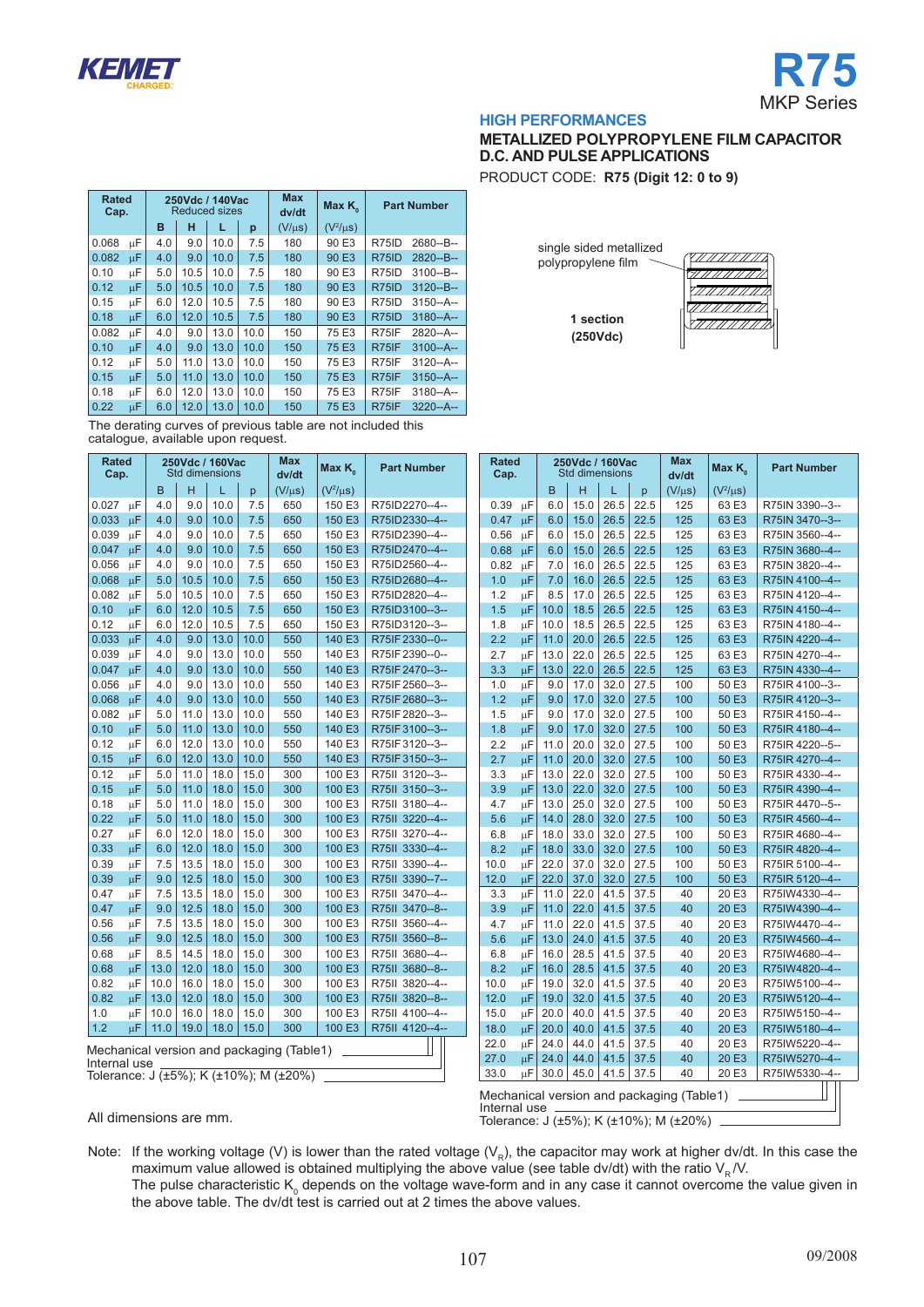



# **METALLIZED POLYPROPYLENE FILM CAPACITOR D.C. AND PULSE APPLICATIONS**

PRODUCT CODE: **R75 (Digit 12: 0 to 9)**

| <b>Rated</b><br>Cap. |    |     | 400Vdc / 200Vac<br><b>Reduced sizes</b> |      |     | <b>Max</b><br>dv/dt | Max $K_{\alpha}$ | <b>Part Number</b> |
|----------------------|----|-----|-----------------------------------------|------|-----|---------------------|------------------|--------------------|
|                      |    | B   | н                                       |      | p   | $(V/\mu s)$         | $(V^2/\mu s)$    |                    |
| 0.027                | цF | 4.0 | 9.0                                     | 10.0 | 7.5 | 390                 | 312 E3           | R75MD2270--B--     |
| 0.033                | uΕ | 5.0 | 10.5                                    | 10.0 | 7.5 | 390                 | 312 E3           | R75MD2330--B--     |
| 0.039                | цF | 5.0 | 10.5                                    | 10.0 | 7.5 | 390                 | 312 E3           | R75MD2390--B--     |
| 0.047                | uΕ | 5.0 | 10.5                                    | 10.0 | 7.5 | 390                 | 312 E3           | R75MD2470--B--     |
| 0.056                | uΕ | 6.0 | 12.0                                    | 10.5 | 7.5 | 390                 | 312 E3           | R75MD2560--A--     |
| 0.068                | uΕ | 6.0 | 12.0                                    | 10.5 | 7.5 | 390                 | 312 E3           | R75MD2680--A--     |

single sided metallized 777 77 77 77 77 polypropylene film **1 section (400Vdc)**

The derating curves of previous table are not included this catalogue, available upon request.

| <b>Rated</b><br>Cap. |                                           |      | 400Vdc / 220Vac*<br><b>Std dimensions</b> |      |      | <b>Max</b><br>dv/dt | Max $K_{\alpha}$ | <b>Part Number</b> |  |  |  |
|----------------------|-------------------------------------------|------|-------------------------------------------|------|------|---------------------|------------------|--------------------|--|--|--|
|                      |                                           | B    | H                                         | L    | p    | $(V/\mu s)$         | $(V^2/\mu s)$    |                    |  |  |  |
| 0.010                | μF                                        | 4.0  | 9.0                                       | 10.0 | 7.5  | 1500                | 360 E3           | R75MD2100--4--     |  |  |  |
| 0.012                | μF                                        | 4.0  | 9.0                                       | 10.0 | 7.5  | 1500                | 360 E3           | R75MD2120--4--     |  |  |  |
| 0.015                | μF                                        | 4.0  | 9.0                                       | 10.0 | 7.5  | 1500                | 360 E3           | R75MD2150--4--     |  |  |  |
| 0.018                | μF                                        | 4.0  | 9.0                                       | 10.0 | 7.5  | 1500                | 360 E3           | R75MD2180--4--     |  |  |  |
| 0.022                | μF                                        | 4.0  | 9.0                                       | 10.0 | 7.5  | 1500                | 360 E3           | R75MD2220--4--     |  |  |  |
| 0.027                | μF                                        | 5.0  | 10.5                                      | 10.0 | 7.5  | 1500                | 360 E3           | R75MD2270--4--     |  |  |  |
| 0.033                | μF                                        | 5.0  | 10.5                                      | 10.0 | 7.5  | 1500                | 360 E3           | R75MD2330--4--     |  |  |  |
| 0.039                | μF                                        | 6.0  | 12.0                                      | 10.5 | 7.5  | 1500                | 360 E3           | R75MD2390--3--     |  |  |  |
| 0.047                | μF                                        | 6.0  | 12.0                                      | 10.5 | 7.5  | 1500                | 360 E3           | R75MD2470--3--     |  |  |  |
| 0.015                | μF                                        | 4.0  | 9.0                                       | 13.0 | 10.0 | 1300                | 336 E3           | R75MF 2150--0--    |  |  |  |
| 0.018                | μF                                        | 4.0  | 9.0                                       | 13.0 | 10.0 | 1300                | 336 E3           | R75MF 2180--0--    |  |  |  |
| 0.022                | μF                                        | 4.0  | 9.0                                       | 13.0 | 10.0 | 1300                | 336 E3           | R75MF 2220--3--    |  |  |  |
| 0.027                | μF                                        | 4.0  | 9.0                                       | 13.0 | 10.0 | 1300                | 336 E3           | R75MF 2270--3--    |  |  |  |
| 0.033                | μF                                        | 5.0  | 11.0                                      | 13.0 | 10.0 | 1300                | 336 E3           | R75MF 2330--3--    |  |  |  |
| 0.039                | μF                                        | 5.0  | 11.0                                      | 13.0 | 10.0 | 1300                | 336 E3           | R75MF 2390--3--    |  |  |  |
| 0.047                | μF                                        | 5.0  | 11.0                                      | 13.0 | 10.0 | 1300                | 336 E3           | R75MF 2470--3--    |  |  |  |
| 0.056                | μF                                        | 6.0  | 12.0                                      | 13.0 | 10.0 | 1300                | 336 E3           | R75MF 2560--3--    |  |  |  |
| 0.068                | μF                                        | 6.0  | 12.0                                      | 13.0 | 10.0 | 1300                | 336 E3           | R75MF 2680--3--    |  |  |  |
| 0.068                | μF                                        | 5.0  | 11.0                                      | 18.0 | 15.0 | 900                 | 240 E3           | R75MI 2680--3--    |  |  |  |
| 0.082                | μF                                        | 5.0  | 11.0                                      | 18.0 | 15.0 | 900                 | 240 E3           | R75MI 2820--3--    |  |  |  |
| 0.10                 | μF                                        | 5.0  | 11.0                                      | 18.0 | 15.0 | 900                 | 240 E3           | R75MI 3100--3--    |  |  |  |
| 0.12                 | μF                                        | 6.0  | 12.0                                      | 18.0 | 15.0 | 900                 | 240 E3           | R75MI 3120--3--    |  |  |  |
| 0.15                 | μF                                        | 6.0  | 12.0                                      | 18.0 | 15.0 | 900                 | 240 E3           | R75MI 3150--3--    |  |  |  |
| 0.18                 | μF                                        | 7.5  | 13.5                                      | 18.0 | 15.0 | 900                 | 240 E3           | R75MI 3180--3--    |  |  |  |
| 0.22                 | μF                                        | 7.5  | 13.5                                      | 18.0 | 15.0 | 900                 | 240 E3           | R75MI 3220--3--    |  |  |  |
| 0.22                 | μF                                        | 9.0  | 12.5                                      | 18.0 | 15.0 | 900                 | 240 E3           | R75MI 3220--7--    |  |  |  |
| 0.27                 | μF                                        | 8.5  | 14.5                                      | 18.0 | 15.0 | 900                 | 240 E3           | R75MI 3270--3--    |  |  |  |
| 0.27                 | μF                                        | 9.0  | 12.5                                      | 18.0 | 15.0 | 900                 | 240 E3           | R75MI 3270--7--    |  |  |  |
| 0.33                 | μF                                        | 10.0 | 16.0                                      | 18.0 | 15.0 | 900                 | 240 E3           | R75MI 3330--3--    |  |  |  |
| 0.33                 | μF                                        | 13.0 | 12.0                                      | 18.0 | 15.0 | 900                 | 240 E3           | R75MI 3330--7--    |  |  |  |
| 0.39                 | μF                                        | 10.0 | 16.0                                      | 18.0 | 15.0 | 900                 | 240 E3           | R75MI 3390--3--    |  |  |  |
| 0.47                 | μF                                        | 10.0 | 16.0                                      | 18.0 | 15.0 | 900                 | 240 E3           | R75MI 3470--3--    |  |  |  |
| 0.56                 | μF                                        | 11.0 | 19.0                                      | 18.0 | 15.0 | 900                 | 240 E3           | R75MI 3560--3--    |  |  |  |
|                      | Mechanical version and packaging (Table1) |      |                                           |      |      |                     |                  |                    |  |  |  |

Internal use Tolerance: J  $(\pm 5\%)$ ; K  $(\pm 10\%)$ ; M  $(\pm 20\%)$ 

| <b>Rated</b><br>Cap. |    |              |      | 400Vdc / 220Vac*<br>Std dimensions |      | <b>Max</b><br>dv/dt                                                                 | Max $K_{\scriptscriptstyle\alpha}$ | <b>Part Number</b> |
|----------------------|----|--------------|------|------------------------------------|------|-------------------------------------------------------------------------------------|------------------------------------|--------------------|
|                      |    | <sub>B</sub> | н    | L                                  | p    | $(V/\mu s)$                                                                         | $(V^2/\mu s)$                      |                    |
| 0.18                 | μF | 6.0          | 15.0 | 26.5                               | 22.5 | 300                                                                                 | 144 E3                             | R75MN 3180--3--    |
| 0.22                 | μF | 6.0          | 15.0 | 26.5                               | 22.5 | 300                                                                                 | 144 E3                             | R75MN 3220--3--    |
| 0.27                 | цF | 6.0          | 15.0 | 26.5                               | 22.5 | 300                                                                                 | 144 E3                             | R75MN 3270--3--    |
| 0.33                 | μF | 6.0          | 15.0 | 26.5                               | 22.5 | 300                                                                                 | 144 E3                             | R75MN 3330--3--    |
| 0.39                 | μF | 7.0          | 16.0 | 26.5                               | 22.5 | 300                                                                                 | 144 E3                             | R75MN 3390--3--    |
| 0.47                 | μF | 7.0          | 16.0 | 26.5                               | 22.5 | 300                                                                                 | 144 E3                             | R75MN 3470--3--    |
| 0.56                 | μF | 8.5          | 17.0 | 26.5                               | 22.5 | 300                                                                                 | 144 E3                             | R75MN 3560--3--    |
| 0.68                 | μF | 10.0         | 18.5 | 26.5                               | 22.5 | 300                                                                                 | 144 E3                             | R75MN 3680--3--    |
| 0.82                 | μF | 10.0         | 18.5 | 26.5                               | 22.5 | 300                                                                                 | 144 E3                             | R75MN 3820--3--    |
| 1.0                  | μF | 11.0         | 20.0 | 26.5                               | 22.5 | 300                                                                                 | 144 E3                             | R75MN 4100--3--    |
| 1.2                  | μF | 13.0         | 22.0 | 26.5                               | 22.5 | 300                                                                                 | 144 E3                             | R75MN 4120--3--    |
| 1.5                  | μF | 13.0         | 22.0 | 26.5                               | 22.5 | 300                                                                                 | 144 E3                             | R75MN 4150--3--    |
| 0.56                 | μF | 9.0          | 17.0 | 32.0                               | 27.5 | 130                                                                                 | 104 E3                             | R75MR 3560--3--    |
| 0.68                 | цF | 9.0          | 17.0 | 32.0                               | 27.5 | 130                                                                                 | 104 E3                             | R75MR 3680--3--    |
| 0.82                 | μF | 9.0          | 17.0 | 32.0                               | 27.5 | 130                                                                                 | 104 E3                             | R75MR 3820--3--    |
| 1.0                  | μF | 11.0         | 20.0 | 32.0                               | 27.5 | 130                                                                                 | 104 E3                             | R75MR 4100--4--    |
| 1.2                  | μF | 11.0         | 20.0 | 32.0                               | 27.5 | 130                                                                                 | 104 E3                             | R75MR 4120--3--    |
| 1.5                  | μF | 13.0         | 22.0 | 32.0                               | 27.5 | 130                                                                                 | 104 E3                             | R75MR 4150--3--    |
| 1.8                  | μF | 13.0         | 22.0 | 32.0                               | 27.5 | 130                                                                                 | 104 E3                             | R75MR 4180--3--    |
| 2.2                  | μF | 13.0         | 25.0 | 32.0                               | 27.5 | 130                                                                                 | 104 E3                             | R75MR 4220--4--    |
| 2.7                  | μF | 14.0         | 28.0 | 32.0                               | 27.5 | 130                                                                                 | 104 E3                             | R75MR 4270--3--    |
| 3.3                  | μF | 18.0         | 33.0 | 32.0                               | 27.5 | 130                                                                                 | 104 E3                             | R75MR 4330--3--    |
| 3.9                  | μF | 18.0         | 33.0 | 32.0                               | 27.5 | 130                                                                                 | 104 E3                             | R75MR 4390--3--    |
| 4.7                  | μF | 22.0         | 37.0 | 32.0                               | 27.5 | 130                                                                                 | 104 E3                             | R75MR 4470--3--    |
| 5.6                  | μF | 22.0         | 37.0 | 32.0                               | 27.5 | 130                                                                                 | 104 E3                             | R75MR 4560--3--    |
| 1.2                  | μF | 11.0         | 22.0 | 41.5                               | 37.5 | 70                                                                                  | 56 E3                              | R75MW4120--3--     |
| 1.5                  | μF | 11.0         | 22.0 | 41.5                               | 37.5 | 70                                                                                  | 56 E3                              | R75MW4150--3--     |
| 1.8                  | μF | 11.0         | 22.0 | 41.5                               | 37.5 | 70                                                                                  | 56 E3                              | R75MW4180--3--     |
| 2.2                  | μF | 11.0         | 22.0 | 41.5                               | 37.5 | 70                                                                                  | 56 E3                              | R75MW4220--3--     |
| 2.7                  | μF | 13.0         | 24.0 | 41.5                               | 37.5 | 70                                                                                  | 56 E3                              | R75MW4270--3--     |
| 3.3                  | μF | 16.0         | 28.5 | 41.5                               | 37.5 | 70                                                                                  | 56 E3                              | R75MW4330--3--     |
| 3.9                  | μF | 16.0         | 28.5 | 41.5                               | 37.5 | 70                                                                                  | 56 E3                              | R75MW4390--3--     |
| 4.7                  | μF | 19.0         | 32.0 | 41.5                               | 37.5 | 70                                                                                  | 56 E3                              | R75MW4470--3--     |
| 5.6                  | μF | 19.0         | 32.0 | 41.5                               | 37.5 | 70                                                                                  | 56 E3                              | R75MW4560--3--     |
| 6.8                  | μF | 19.0         | 32.0 | 41.5                               | 37.5 | 70                                                                                  | 56 E3                              | R75MW4680--3--     |
| 8.2                  | μF | 20.0         | 40.0 | 41.5                               | 37.5 | 70                                                                                  | 56 E3                              | R75MW4820--3--     |
| 10.0                 | μF | 20.0         | 40.0 | 41.5                               | 37.5 | 70                                                                                  | 56 E3                              | R75MW5100--4--     |
| 12.0                 | μF | 24.0         | 44.0 | 41.5                               | 37.5 | 70                                                                                  | 56 E3                              | R75MW5120--3--     |
| 15.0                 | μF | 30.0         | 45.0 | 41.5                               | 37.5 | 70                                                                                  | 56 E3                              | R75MW5150--3--     |
| Internal use         |    |              |      |                                    |      | Mechanical version and packaging (Table1)<br>Tolerance: J (±5%); K (±10%); M (±20%) |                                    |                    |

All dimensions are mm.

Note: If the working voltage (V) is lower than the rated voltage ( $V_R$ ), the capacitor may work at higher dv/dt. In this case the maximum value allowed is obtained multiplying the above value (see table dv/dt) with the ratio  $V_{\rm B}$  /V. The pulse characteristic K<sub>0</sub> depends on the voltage wave-form and in any case it cannot overcome the value given in the above table. The dv/dt test is carried out at 2 times the above values.

\* Not suitable for across-the-line applications. Please refer to Interference Suppression Capacitors (page 151)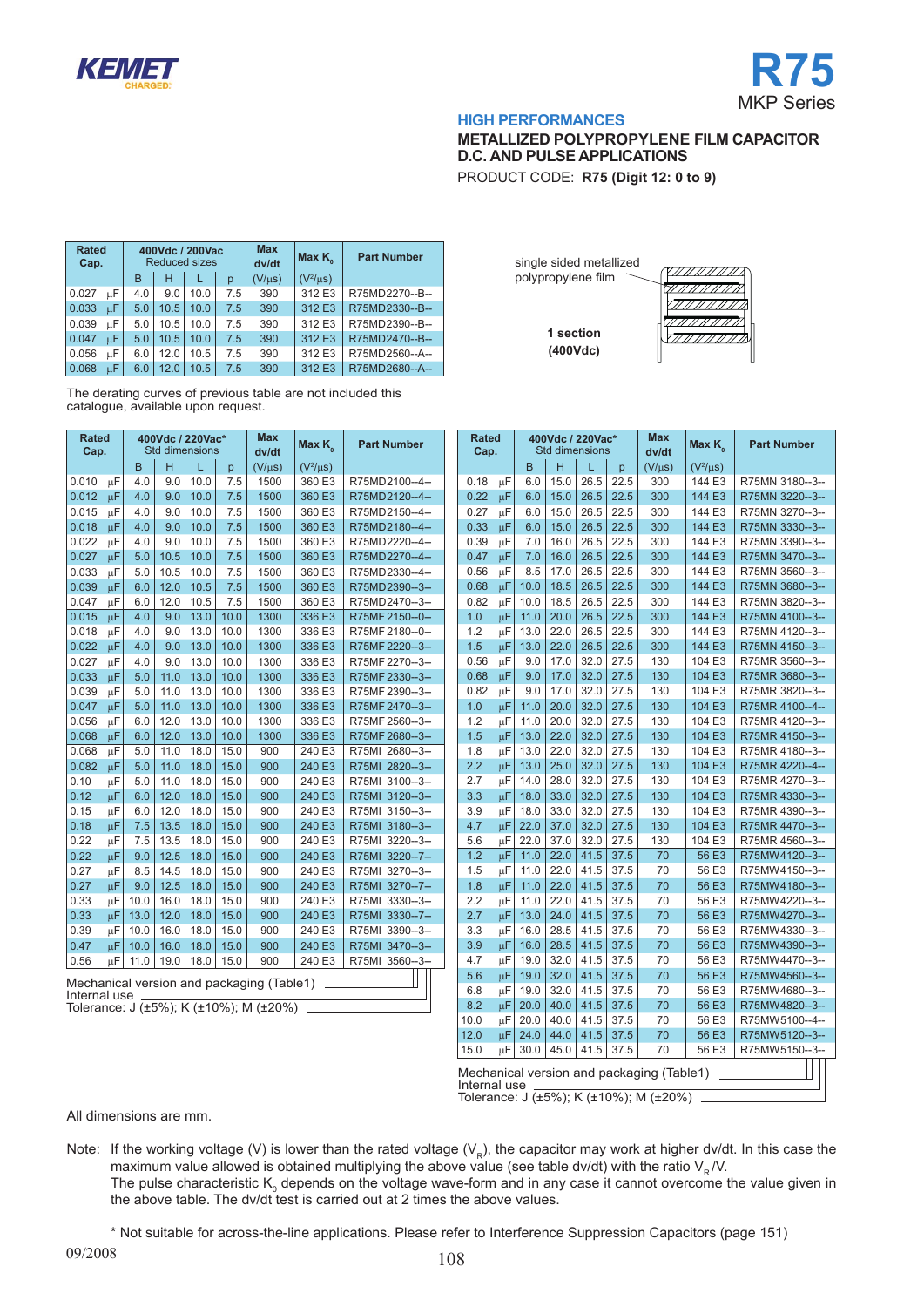



**METALLIZED POLYPROPYLENE FILM CAPACITOR D.C. AND PULSE APPLICATIONS**

PRODUCT CODE: **R75 (Digit 12: 0 to 9)**

| <b>Rated</b><br>Cap.        |     | 630Vdc / 220Vac*<br><b>Reduced sizes</b> |      |     | <b>Max</b><br>dv/dt | Max $K_{\alpha}$ | <b>Part Number</b> |
|-----------------------------|-----|------------------------------------------|------|-----|---------------------|------------------|--------------------|
|                             | в   | н                                        |      | р   | $(V/\mu s)$         | $(V^2/\mu s)$    |                    |
| $0.010 \text{ }\mu\text{F}$ | 4.0 | 9.0                                      | 10.0 | 7.5 | 600                 | 760 E3           | R75PD2100--B--     |
| $0.012 \text{ }\mu\text{F}$ | 4.0 | 9.0                                      | 10.0 | 7.5 | 600                 | 760 E3           | R75PD2120--B--     |
| $0.015$ uF                  | 5.0 | 10.5                                     | 10.0 | 7.5 | 600                 | 760 E3           | R75PD2150--B--     |
| $0.018$ uF                  | 5.0 | 10.5                                     | 10.0 | 7.5 | 600                 | 760 E3           | R75PD2180--B--     |
| $0.022 \text{ }\mu\text{F}$ | 6.0 | 12.0                                     | 10.5 | 7.5 | 600                 | 760 E3           | R75PD2220--A--     |
| 0.027<br>uΕ.                | 6.0 | 12.0                                     | 10.5 | 7.5 | 600                 | 760 E3           | R75PD2270--A--     |

The derating curves of previous table are not included this catalogue, available upon request.

|               | Rated<br>630Vdc / 250Vac* |            |            |                       |              | Max                                       | Max $K_{0}$      | <b>Part Number</b>               |  |
|---------------|---------------------------|------------|------------|-----------------------|--------------|-------------------------------------------|------------------|----------------------------------|--|
| Cap.          |                           |            |            | <b>Std dimensions</b> |              | dv/dt                                     |                  |                                  |  |
|               |                           | B          | н          | L                     | p            | $(V/\mu s)$                               | $(V^2/\mu s)$    |                                  |  |
| 1000          | pF                        | 4.0        | 9.0        | 10.0                  | 7.5          | 2400                                      | 760 E3           | R75PD1100--4--                   |  |
| 1200          | pF                        | 4.0        | 9.0        | 10.0                  | 7.5          | 2400                                      | 760 E3           | R75PD1120--4--                   |  |
| 1500          | рF                        | 4.0        | 9.0        | 10.0                  | 7.5          | 2400                                      | 760 E3           | R75PD1150--4--                   |  |
| 1800          | pF                        | 4.0        | 9.0        | 10.0                  | 7.5          | 2400                                      | 760 E3           | R75PD1180--4--                   |  |
| 2200          | pF                        | 4.0        | 9.0        | 10.0                  | 7.5          | 2400                                      | 760 E3           | R75PD1220--4--                   |  |
| 2700          | pF                        | 4.0        | 9.0        | 10.0                  | 7.5          | 2400                                      | 760 E3           | R75PD1270--4--                   |  |
| 3300          | рF                        | 4.0<br>4.0 | 9.0        | 10.0                  | 7.5          | 2400<br>2400                              | 760 E3           | R75PD1330--4--                   |  |
| 3900          | pF                        | 4.0        | 9.0        | 10.0                  | 7.5          |                                           | 760 E3<br>760 E3 | R75PD1390--4--<br>R75PD1470--4-- |  |
| 4700<br>5600  | pF<br>pF                  | 4.0        | 9.0<br>9.0 | 10.0<br>10.0          | 7.5<br>7.5   | 2400<br>2400                              | 760 E3           | R75PD1560--4--                   |  |
| 6800          | рF                        | 4.0        | 9.0        | 10.0                  | 7.5          | 2400                                      | 760 E3           | R75PD1680--4--                   |  |
| 8200          | pF                        | 4.0        | 9.0        | 10.0                  | 7.5          | 2400                                      | 760 E3           | R75PD1820--4--                   |  |
| 0.010         | μF                        | 5.0        | 10.5       | 10.0                  | 7.5          | 2400                                      | 760 E3           | R75PD2100--4--                   |  |
| 0.012         | μF                        | 5.0        | 10.5       | 10.0                  | 7.5          | 2400                                      | 760 E3           | R75PD2120--4--                   |  |
| 0.015         | μF                        | 6.0        | 12.0       | 10.5                  | 7.5          | 2400                                      | 760 E3           | R75PD2150--3--                   |  |
| 0.018         | μF                        | 6.0        | 12.0       | 10.5                  | 7.5          | 2400                                      | 760 E3           | R75PD2180--3--                   |  |
|               |                           |            |            |                       |              |                                           |                  |                                  |  |
| 1000          | pF                        | 4.0        | 9.0        | 13.0                  | 10.0         | 2000                                      | 690 E3           | R75PF1100--0--                   |  |
| 1200          | pF                        | 4.0        | 9.0        | 13.0                  | 10.0         | 2000                                      | 690 E3           | R75PF1120-0-                     |  |
| 1500          | рF                        | 4.0        | 9.0        | 13.0                  | 10.0         | 2000                                      | 690 E3           | R75PF1150--0--                   |  |
| 1800          | pF                        | 4.0        | 9.0        | 13.0                  | 10.0         | 2000                                      | 690 E3           | R75PF1180--0--                   |  |
| 2200          | pF                        | 4.0        | 9.0        | 13.0                  | 10.0         | 2000                                      | 690 E3           | R75PF1220--0--                   |  |
| 2700          | pF                        | 4.0        | 9.0        | 13.0                  | 10.0         | 2000                                      | 690 E3           | R75PF1270--0--                   |  |
| 3300          | pF                        | 4.0        | 9.0        | 13.0                  | 10.0         | 2000                                      | 690 E3           | R75PF1330--0--                   |  |
| 3900          | pF                        | 4.0        | 9.0        | 13.0                  | 10.0         | 2000                                      | 690 E3           | R75PF1390--0--                   |  |
| 4700          | рF                        | 4.0        | 9.0        | 13.0                  | 10.0         | 2000                                      | 690 E3           | R75PF1470--0--                   |  |
| 5600          | pF                        | 4.0        | 9.0        | 13.0                  | 10.0         | 2000                                      | 690 E3           | R75PF1560--0--                   |  |
| 6800<br>8200  | pF<br>pF                  | 4.0<br>4.0 | 9.0<br>9.0 | 13.0<br>13.0          | 10.0<br>10.0 | 2000<br>2000                              | 690 E3<br>690 E3 | R75PF1680--0--<br>R75PF1820--0-- |  |
| 0.010         | цF                        | 4.0        | 9.0        | 13.0                  | 10.0         | 2000                                      | 690 E3           | R75PF2100--3--                   |  |
| 0.012         | μF                        | 4.0        | 9.0        | 13.0                  | 10.0         | 2000                                      | 690 E3           | R75PF2120--3--                   |  |
| 0.015         | μF                        | 5.0        | 11.0       | 13.0                  | 10.0         | 2000                                      | 690 E3           | R75PF2150--3--                   |  |
| 0.018         | μF                        | 5.0        | 11.0       | 13.0                  | 10.0         | 2000                                      | 690 E3           | R75PF2180--3--                   |  |
| 0.022         | μF                        | 6.0        | 12.0       | 13.0                  | 10.0         | 2000                                      | 690 E3           | R75PF2220--3--                   |  |
| 0.027         | μF                        | 5.0        | 11.0       | 18.0                  | 15.0         | 1000                                      | 504 E3           | R75PI 2270--0--                  |  |
| 0.033         | μF                        | 5.0        | 11.0       | 18.0                  | 15.0         | 1000                                      | 504 E3           | R75PI 2330--0--                  |  |
| 0.039         | μF                        | 5.0        | 11.0       | 18.0                  | 15.0         | 1000                                      | 504 E3           | R75PI 2390-3-                    |  |
| 0.047         | μF                        | 5.0        | 11.0       | 18.0                  | 15.0         | 1000                                      | 504 E3           | R75PI 2470--3--                  |  |
| 0.056         | μF                        | 5.0        | 11.0       | 18.0                  | 15.0         | 1000                                      | 504 E3           | R75PI 2560--3--                  |  |
| 0.068         | μF                        | 6.0        | 12.0       | 18.0                  | 15.0         | 1000                                      | 504 E3           | R75PI 2680--3--                  |  |
| $0.082 \mu F$ |                           | 6.0        | 12.0       | 18.0                  | 15.0         | 1000                                      | 504 E3           | R75PI 2820--3--                  |  |
| 0.10          | μF                        | 7.5        | 13.5       | 18.0                  | 15.0         | 1000                                      | 504 E3           | R75PI 3100--3--                  |  |
| 0.10          | uΕ.                       | 9.0        | 12.5       | 18.0                  | 15.0         | 1000                                      | 504 E3           | R75PI 3100--7--                  |  |
| 0.12          | μF                        | 7.5        | 13.5       | 18.0                  | 15.0         | 1000                                      | 504 E3           | R75PI 3120--3--                  |  |
| 0.12          | μF                        | 9.0        | 12.5       | 18.0                  | 15.0         | 1000                                      | 504 E3           | R75PI 3120--7--                  |  |
| 0.15          | μF                        | 8.5        | 14.5       | 18.0                  | 15.0         | 1000                                      | 504 E3           | R75PI 3150--3--                  |  |
| 0.15          | μF                        | 13.0       | 12.0       | 18.0                  | 15.0         | 1000                                      | 504 E3           | R75PI 3150--7--                  |  |
| 0.18          | μF                        | 10.0       | 16.0       | 18.0                  | 15.0         | 1000                                      | 504 E3           | R75PI 3180--3--                  |  |
| 0.18          | μF                        | 13.0       | 12.0       | 18.0                  | 15.0         | 1000                                      | 504 E3           | R75PI 3180--7--                  |  |
| 0.22          | μF                        | 10.0       | 16.0       | 18.0                  | 15.0         | 1000                                      | 504 E3           | R75PI 3220--3--                  |  |
| 0.27          | μF                        | 11.0       | 19.0       | 18.0                  | 15.0         | 1000                                      | 504 E3           | R75PI 3270--3--                  |  |
| 0.33          | μF                        | 11.0       | 19.0       | 18.0                  | 15.0         | 1000                                      | 504 E3           | R75PI 3330--3--                  |  |
|               |                           |            |            |                       |              |                                           |                  |                                  |  |
| Internal use  |                           |            |            |                       |              | Mechanical version and packaging (Table1) |                  |                                  |  |

Tolerance: J  $\overline{(±5\%)}$ ; K  $\overline{(+10\%)}$ ; M  $\overline{(+20\%)}$ 

| single sided metallized<br>polypropylene film |  |
|-----------------------------------------------|--|
|                                               |  |
| 1 section<br>(630Vdc)                         |  |

| <b>Rated</b> |    |                       |      | 630Vdc / 250Vac* |       | <b>Max</b>  | Max K <sub>o</sub> | <b>Part Number</b> |  |
|--------------|----|-----------------------|------|------------------|-------|-------------|--------------------|--------------------|--|
| Cap.         |    | <b>Std dimensions</b> |      |                  | dv/dt |             |                    |                    |  |
|              |    | B                     | H    | L                | p     | $(V/\mu s)$ | $(V^2/\mu s)$      |                    |  |
| 0.082        | μF | 6.0                   | 15.0 | 26.5             | 22.5  | 400         | 315 E3             | R75PN 2820--3--    |  |
| 0.10         | μF | 6.0                   | 15.0 | 26.5             | 22.5  | 400         | 315 E3             | R75PN 3100--3--    |  |
| 0.12         | μF | 6.0                   | 15.0 | 26.5             | 22.5  | 400         | 315 E3             | R75PN 3120--3--    |  |
| 0.15         | μF | 6.0                   | 15.0 | 26.5             | 22.5  | 400         | 315 E3             | R75PN 3150--3--    |  |
| 0.18         | μF | 7.0                   | 16.0 | 26.5             | 22.5  | 400         | 315 E3             | R75PN 3180--3--    |  |
| 0.22         | μF | 7.0                   | 16.0 | 26.5             | 22.5  | 400         | 315 E3             | R75PN 3220--3--    |  |
| 0.27         | μF | 8.5                   | 17.0 | 26.5             | 22.5  | 400         | 315 E3             | R75PN 3270--3--    |  |
| 0.33         | μF | 10.0                  | 18.5 | 26.5             | 22.5  | 400         | 315 E3             | R75PN 3330--3--    |  |
| 0.39         | μF | 10.0                  | 18.5 | 26.5             | 22.5  | 400         | 315 E3             | R75PN 3390--3--    |  |
| 0.47         | μF | 11.0                  | 20.0 | 26.5             | 22.5  | 400         | 315 E3             | R75PN 3470--3--    |  |
| 0.56         | μF | 11.0                  | 20.0 | 26.5             | 22.5  | 400         | 315 E3             | R75PN 3560--3--    |  |
| 0.68         | μF | 13.0                  | 22.0 | 26.5             | 22.5  | 400         | 315 E3             | R75PN 3680--3--    |  |
| 0.39         | μF | 9.0                   | 17.0 | 32.0             | 27.5  | 180         | 227 E3             | R75PR 3390--3--    |  |
| 0.47         | μF | 9.0                   | 17.0 | 32.0             | 27.5  | 180         | 227 E3             | R75PR 3470--4--    |  |
| 0.56         | μF | 11.0                  | 20.0 | 32.0             | 27.5  | 180         | 227 E3             | R75PR 3560--3--    |  |
| 0.68         | μF | 11.0                  | 20.0 | 32.0             | 27.5  | 180         | 227 E3             | R75PR 3680--3--    |  |
| 0.82         | μF | 13.0                  | 22.0 | 32.0             | 27.5  | 180         | 227 E3             | R75PR 3820--3--    |  |
| 1.0          | μF | 13.0                  | 22.0 | 32.0             | 27.5  | 180         | 227 E3             | R75PR 4100--3--    |  |
| 1.2          | μF | 14.0                  | 28.0 | 32.0             | 27.5  | 180         | 227 E3             | R75PR 4120--4--    |  |
| 1.5          | μF | 14.0                  | 28.0 | 32.0             | 27.5  | 180         | 227 E3             | R75PR 4150-3--     |  |
| 1.8          | μF | 18.0                  | 33.0 | 32.0             | 27.5  | 180         | 227 E3             | R75PR 4180--3--    |  |
| 2.2          | μF | 18.0                  | 33.0 | 32.0             | 27.5  | 180         | 227 E3             | R75PR 4220--3--    |  |
| 2.7          | μF | 22.0                  | 37.0 | 32.0             | 27.5  | 180         | 227 E3             | R75PR 4270--3--    |  |
| 3.3          | μF | 22.0                  | 37.0 | 32.0             | 27.5  | 180         | 227 E3             | R75PR 4330--3--    |  |
| 0.68         | μF | 11.0                  | 22.0 | 41.5             | 37.5  | 90          | 113 E3             | R75PW3680--3--     |  |
| 0.82         | μF | 11.0                  | 22.0 | 41.5             | 37.5  | 90          | 113 E3             | R75PW3820--3--     |  |
| 1.0          | μF | 11.0                  | 22.0 | 41.5             | 37.5  | 90          | 113 E3             | R75PW4100--3--     |  |
| 1.2          | μF | 13.0                  | 24.0 | 41.5             | 37.5  | 90          | 113 E3             | R75PW4120--3--     |  |
| 1.5          | μF | 13.0                  | 24.0 | 41.5             | 37.5  | 90          | 113 E3             | R75PW4150--3--     |  |
| 1.8          | μF | 16.0                  | 28.5 | 41.5             | 37.5  | 90          | 113 E3             | R75PW4180--3--     |  |
| 2.2          | μF | 16.0                  | 28.5 | 41.5             | 37.5  | 90          | 113 E3             | R75PW4220--3--     |  |
| 2.7          | μF | 19.0                  | 32.0 | 41.5             | 37.5  | 90          | 113 E3             | R75PW4270--3--     |  |
| 3.3          | μF | 19.0                  | 32.0 | 41.5             | 37.5  | 90          | 113 E3             | R75PW4330--3--     |  |
| 3.9          | μF | 19.0                  | 32.0 | 41.5             | 37.5  | 90          | 113 E3             | R75PW4390--4--     |  |
| 4.7          | μF | 20.0                  | 40.0 | 41.5             | 37.5  | 90          | 113 E3             | R75PW4470--3--     |  |
| 5.6          | μF | 20.0                  | 40.0 | 41.5             | 37.5  | 90          | 113 E3             | R75PW4560--4--     |  |
| 6.8          | μF | 24.0                  | 44.0 | 41.5             | 37.5  | 90          | 113 E3             | R75PW4680--3--     |  |
| 8.2          | μF | 30.0                  | 45.0 | 41.5             | 37.5  | 90          | 113 E3             | R75PW4820--3--     |  |
|              |    |                       |      |                  |       |             |                    |                    |  |

Mechanical version and packaging (Table1) Internal use

Tolerance:  $J (±5%)$ ; K  $(±10%)$ ; M  $(±20%)$ All dimensions are mm.

Note: If the working voltage (V) is lower than the rated voltage  $(V_R)$ , the capacitor may work at higher dv/dt. In this case the maximum value allowed is obtained multiplying the above value (see table dv/dt) with the ratio  $V_R / V$ .

The pulse characteristic  $K_{0}$  depends on the voltage wave-form and in any case it cannot overcome the value given in the above table. The dv/dt test is carried out at 2 times the above values.

\* Not suitable for across-the-line applications. Please refer to Interference Suppression Capacitors (page 151)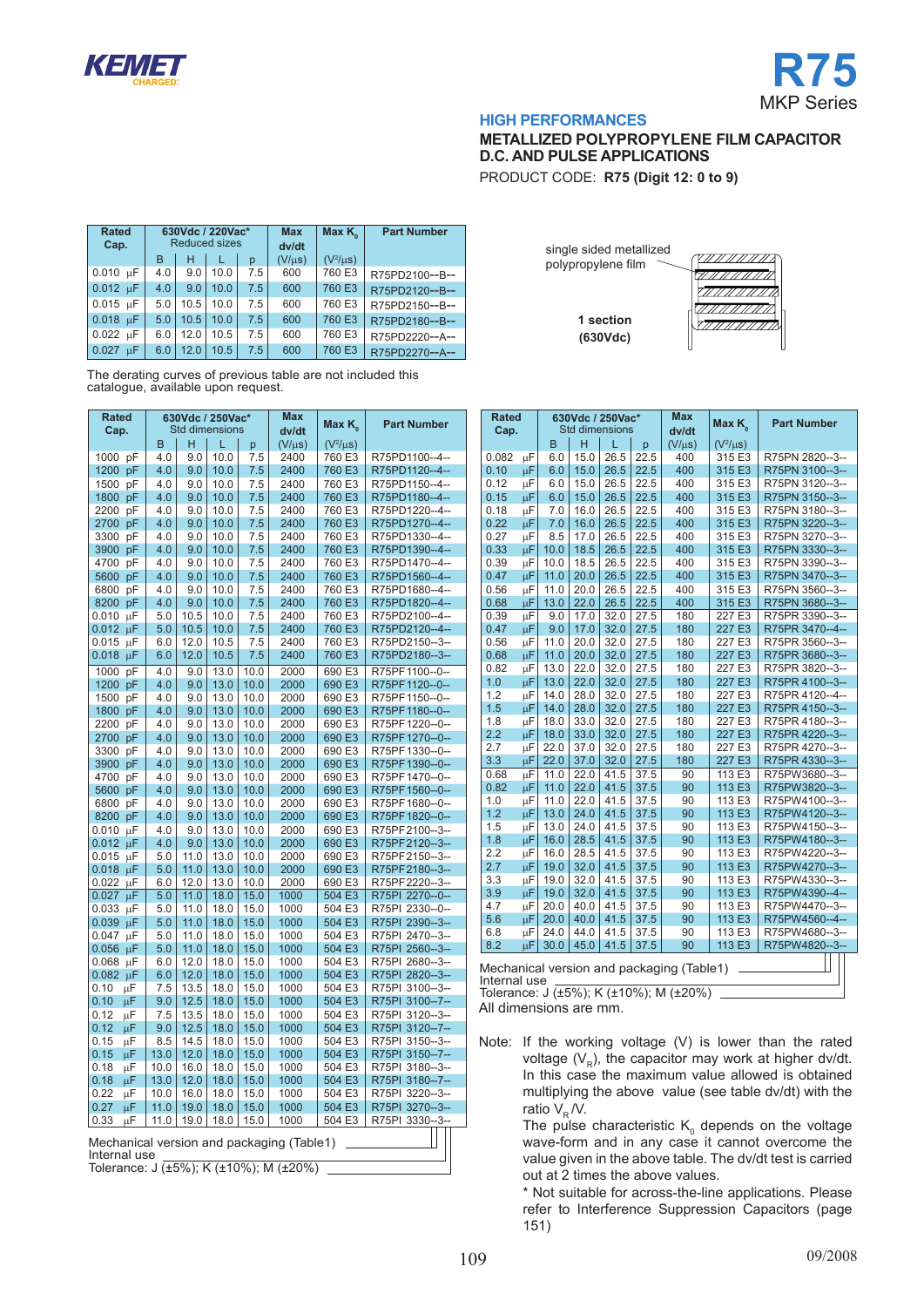



# **METALLIZED POLYPROPYLENE FILM CAPACITOR D.C. AND PULSE APPLICATIONS**

PRODUCT CODE: **R75 (Digit 12: 0 to 9)**

single sided metallized polypropylene film

**1 section (1000Vdc/250Vac)**

| $\left( \frac{1}{2}$         |  |
|------------------------------|--|
|                              |  |
| $\langle 77777777772\rangle$ |  |
| STAANNAD                     |  |

single sided metallized polypropylene film <u>MANMANN</u> 77777777777777 'II II II II II

**3 sections (1000Vdc/400Vac)**

| Rated<br>Cap. |         |      | 1000Vdc / 250Vac*<br><b>Std dimensions</b> |              |           | Max<br>dv/dt                              | Max $K_{\scriptscriptstyle 0}$ | <b>Part Number</b>    |
|---------------|---------|------|--------------------------------------------|--------------|-----------|-------------------------------------------|--------------------------------|-----------------------|
|               |         |      |                                            | L            |           |                                           |                                |                       |
|               |         | в    | н                                          |              | p<br>15.0 | $(V/\mu s)$                               | $(V^2\mu S)$                   |                       |
| 0.012         | μF      | 5.0  | 11.0                                       | 18.0         |           | 2000                                      | 900 E3                         | R75QI<br>2120--0--    |
| 0.015         | μF      | 5.0  | 11.0                                       | 18.0<br>18.0 | 15.0      | 2000<br>2000                              | 900 E3<br>900 E3               | R75QI<br>$2150 - 0 -$ |
| 0.018         | μF      | 5.0  | 11.0                                       |              | 15.0      |                                           |                                | R75QI<br>$2180 - 0 -$ |
| 0.022         | μF      | 5.0  | 11.0                                       | 18.0         | 15.0      | 2000                                      | 900 E3                         | R75QI<br>2220--0--    |
| 0.027         | μF      | 6.0  | 12.0                                       | 18.0         | 15.0      | 2000                                      | 900 E3                         | R75QI<br>$2270 - 0 -$ |
| 0.033         | μF      | 6.0  | 12.0                                       | 18.0         | 15.0      | 2000                                      | 900 E3                         | R75QI<br>2330--0--    |
| 0.039         | μF      | 7.5  | 13.5                                       | 18.0         | 15.0      | 2000                                      | 900 E3                         | R75QI<br>2390--0--    |
| 0.047         | μF      | 7.5  | 13.5                                       | 18.0         | 15.0      | 2000                                      | 900 E3                         | R75QI<br>2470--0--    |
| 0.047         | μF      | 9.0  | 12.5                                       | 18.0         | 15.0      | 2000                                      | 900 E3                         | R75QI<br>2470--6--    |
| 0.056         | μF      | 8.5  | 14.5                                       | 18.0         | 15.0      | 2000                                      | 900 E3                         | R75QI<br>2560--0--    |
| 0.056         | μF      | 9.0  | 12.5                                       | 18.0         | 15.0      | 2000                                      | 900 E3                         | R75QI<br>2560--6--    |
| 0.068         | μF      | 8.5  | 14.5                                       | 18.0         | 15.0      | 2000                                      | 900 E3                         | R75QI<br>2680--0--    |
| 0.068         | μF      | 13.0 | 12.0                                       | 18.0         | 15.0      | 2000                                      | 900 E3                         | R75QI<br>2680--6--    |
| 0.082         | μF      | 10.0 | 16.0                                       | 18.0         | 15.0      | 2000                                      | 900 E3                         | R75QI<br>2820--0--    |
| 0.10          | μF      | 11.0 | 19.0                                       | 18.0         | 15.0      | 2000                                      | 900 E3                         | R75QI<br>$3100 - 0 -$ |
| 0.047         | μF      | 6.0  | 15.0                                       | 26.5         | 22.5      | 600                                       | 600 E3                         | R75QN 2470--0--       |
| 0.056         | μF      | 6.0  | 15.0                                       | 26.5         | 22.5      | 600                                       | 600 E3                         | R75QN 2560--0--       |
| 0.068         | μF      | 6.0  | 15.0                                       | 26.5         | 22.5      | 600                                       | 600 E3                         | R75QN 2680--0--       |
| 0.082         | μF      | 7.0  | 16.0                                       | 26.5         | 22.5      | 600                                       | 600 E3                         | R75QN 2820--0--       |
| 0.10          | μF      | 7.0  | 16.0                                       | 26.5         | 22.5      | 600                                       | 600 E3                         | R75QN 3100--0--       |
| 0.12          | μF      | 8.5  | 17.0                                       | 26.5         | 22.5      | 600                                       | 600 E3                         | R75QN 3120--0--       |
| 0.15          | μF      | 10.0 | 18.5                                       | 26.5         | 22.5      | 600                                       | 600 E3                         | R75QN 3150--0--       |
| 0.18          | μF      | 10.0 | 18.5                                       | 26.5         | 22.5      | 600                                       | 600 E3                         | R75QN 3180--0--       |
| 0.22          | μF      | 11.0 | 20.0                                       | 26.5         | 22.5      | 600                                       | 600 E3                         | R75QN 3220--0--       |
| 0.15          | μF      |      | 17.0                                       | 32.0         |           | 200                                       | 400 E3                         | R75QR 3150--0--       |
|               |         | 9.0  |                                            | 32.0         | 27.5      |                                           | 400 E4                         |                       |
| 0.18          | μF      | 9.0  | 17.0                                       |              | 27.5      | 200                                       |                                | R75QR 3180--0--       |
| 0.22          | μF      | 11.0 | 20.0                                       | 32.0         | 27.5      | 200                                       | 400E4                          | R75QR 3220--1--       |
| 0.27          | μF      | 11.0 | 20.0                                       | 32.0         | 27.5      | 200                                       | 400 E3                         | R75QR 3270--0--       |
| 0.33          | μF      | 13.0 | 22.0                                       | 32.0         | 27.5      | 200                                       | 400 E3                         | R75QR 3330--0--       |
| 0.39          | μF      | 13.0 | 22.0                                       | 32.0         | 27.5      | 200                                       | 400 E3                         | R75QR 3390--0--       |
| 0.47          | μF      | 13.0 | 25.0                                       | 32.0         | 27.5      | 200                                       | 400 E3                         | R75QR 3470--1--       |
| 0.56          | μF      | 14.0 | 28.0                                       | 32.0         | 27.5      | 200                                       | 400 E3                         | R75QR 3560--1--       |
| 0.68          | μF      | 18.0 | 33.0                                       | 32.0         | 27.5      | 200                                       | 400 E3                         | R75QR 3680--0--       |
| 0.82          | μF      | 18.0 | 33.0                                       | 32.0         | 27.5      | 200                                       | 400 E3                         | R75QR 3820--0--       |
| 1.0           | μF      | 18.0 | 33.0                                       | 32.0         | 27.5      | 200                                       | 400 E3                         | R75QR 4100--0--       |
| 1.2           | μF      | 22.0 | 37.0                                       | 32.0         | 27.5      | 200                                       | 400 E4                         | R75QR 4120--0--       |
| 1.5           | μF      | 22.0 | 37.0                                       | 32.0         | 27.5      | 200                                       | 400 E3                         | R75QR 4150--0--       |
| 0.27          | μF      | 11.0 | 22.0                                       | 41.5         | 37.5      | 150                                       | 300 E3                         | R75QW3270--0--        |
| 0.33          | μF      | 11.0 | 22.0                                       | 41.5         | 37.5      | 150                                       | 300 E3                         | R75QW3330--0--        |
| 0.39          | μF      | 11.0 | 22.0                                       | 41.5         | 37.5      | 150                                       | 300 E3                         | R75QW3390--0--        |
| 0.47          | μF      | 11.0 | 22.0                                       | 41.5         | 37.5      | 150                                       | 300 E3                         | R75QW3470--0--        |
| 0.56          | μF      | 13.0 | 24.0                                       | 41.5         | 37.5      | 150                                       | 300 E3                         | R75QW3560--0--        |
| 0.68          | μF      | 13.0 | 24.0                                       | 41.5         | 37.5      | 150                                       | 300E3                          | R75QW3680--0--        |
| 0.82          | $\mu$ F | 16.0 | 28.5                                       | 41.5         | 37.5      | 150                                       | 300 E3                         | R75QW3820--0--        |
| 1.0           | μF      | 16.0 | 28.5                                       | 41.5         | 37.5      | 150                                       | 300 E3                         | R75QW4100--0--        |
| 1.2           | μF      | 19.0 | 32.0                                       | 41.5         | 37.5      | 150                                       | 300 E3                         | R75QW4120--0--        |
| 1.5           | μF      | 19.0 | 32.0                                       | 41.5         | 37.5      | 150                                       | 300 E3                         | R75QW4150--0--        |
| 1.8           |         | 20.0 | 40.0                                       | 41.5         | 37.5      |                                           | 300 E3                         | R75QW4180--0--        |
|               | μF      |      |                                            | 41.5         |           | 150                                       |                                | R75QW4220--0--        |
| 2.2           | μF      | 20.0 | 40.0                                       |              | 37.5      | 150                                       | 300 E3                         |                       |
| 2.7           | μF      | 24.0 | 44.0                                       | 41.5         | 37.5      | 150                                       | 300 E3                         | R75QW4270--0--        |
| 3.3           | μF      | 30.0 | 45.0                                       | 41.5         | 37.5      | 150                                       | 300 E3                         | R75QW4330--0--        |
| 3.9           | μF      | 30.0 | 45.0                                       | 41.5         | 37.5      | 150                                       | 300 E3                         | R75QW4390--0--        |
| Internal use  |         |      |                                            |              |           | Mechanical version and packaging (Table1) |                                |                       |

Mechanical version and packaging (Table1) Internal use **Rated Cap. 1000Vdc / 400Vac**  Std dimensions **Max Max K<sub>0</sub> Part Number** B H L p  $(V/\mu s)$   $(V^2/\mu s)$ <br>3.0 8.0 10.0 7.5 4000 8.0 E6  $(V^2/\mu s)$ 220 pF 3.0 8.0 10.0 7.5 4000 8.0 E6 R75QD 0220--3-- 270 pF 3.0 8.0 10.0 7.5 4000 8.0 E6 R75QD 0270--3--<br>330 pF 3.0 8.0 10.0 7.5 4000 8.0 E6 R75QD 0330--3--330 pF 3.0 8.0 10.0 7.5 4000 8.0 E6 R75QD 0330--3-- 390 pF 3.0 8.0 10.0 7.5 4000 8.0 E6 R75QD 0390--3--  $\begin{array}{|c|c|c|c|c|c|c|}\n\hline\n10.0 & 7.5 & 4000 & 8.0 & \text{R75QD 0470--3--} \\
\hline\n10.0 & 7.5 & 4000 & 8.0 & \text{R75QD 0560--3--} \\
\hline\n\end{array}$ 560 pF 3.0 8.0 10.0 7.5 4000 8.0 E6 R75QD 0560--3-- 680 pF 3.0 8.0 10.0 7.5 4000 8.0 E6 R75QD 0680--3-- 820 pF 3.0 8.0 10.0 7.5 4000 8.0 E6 R75QD 0820--3--<br>1000 pF 3.0 8.0 10.0 7.5 4000 8.0 E6 R75QD 1100--3--1000 pF 3.0 8.0 10.0 7.5 4000 8.0 E6 R75QD 1100--3--<br>1200 pF 4.0 9.0 10.0 7.5 4000 8.0 E6 R75QD 1120--3--1.0 9.0 10.0 7.5 4000 8.0 E6 R75QD 1120--3--<br>10.0 9.0 10.0 7.5 4000 8.0 E6 R75OD 1150--3--1500 pF 4.0 9.0 10.0 7.5 4000 8.0 E6 R75QD 1150--3--<br>1800 pF 4.0 9.0 10.0 7.5 4000 8.0 E6 R75QD 1180--3--1800 pF 4.0 9.0 10.0 7.5 4000 8.0 E6 R75QD 1180-3-<br>2200 pF 4.0 9.0 10.0 7.5 4000 8.0 E6 R75QD 1220-3-4.0 9.0 10.0 7.5 4000 8.0 E6 R75QD 1220--3--2700 pF 4.0 9.0 10.0 7.5 4000 8.0 E6 R75QD 1270--3--3300 pF 4.0 9.0 10.0 7.5 4000 8.0 E6 R75QD 1330--3--<br>3900 pF 5.0 10.5 10.0 7.5 4000 8.0 E6 R75QD 1390--3--3900 pF 5.0 10.5 10.0 7.5 4000 8.0 E6 R75QD 1390-3-4700 pF 5.0 10.5 10.0 7.5 4000 8.0 E6 R75QD 1470-3--4700 pF 5.0 10.5 10.0 7.5 4000 8.0 E6 R75QD 1470--3--<br>5600 pF 5.0 10.5 10.0 7.5 4000 8.0 E6 R75QD 1560--3--R75QD 1560--3--6800 pF 6.0 12.0 10.5 7.5 4000 8.0 E6 R75QD 1680--3--8200 pF 6.0 12.0 10.5 7.5 4000 8.0 E6 R75QD 1820--3-

Tolerance: J (±5%); K (±10%); M (±20%)

All dimensions are mm.<br>Note: If the working If the working voltage  $(V)$  is lower than the rated voltage  $(V<sub>p</sub>)$ , the capacitor may work at higher dv/dt. In this case the maximum value allowed is obtained multiplying the above value (see table dv/dt) with the ratio  $V_R / V$ .

The pulse characteristic  $K_0$  depends on the voltage waveform and in any case it cannot overcome the value given in the above table. The dv/dt test is carried out at 2 times the above values.

Note: \* Not suitable for across-the-line applications. Please refer to Interference Suppression Capacitors (page 151)

Tolerance: J (±5%); K (±10%); M (±20%)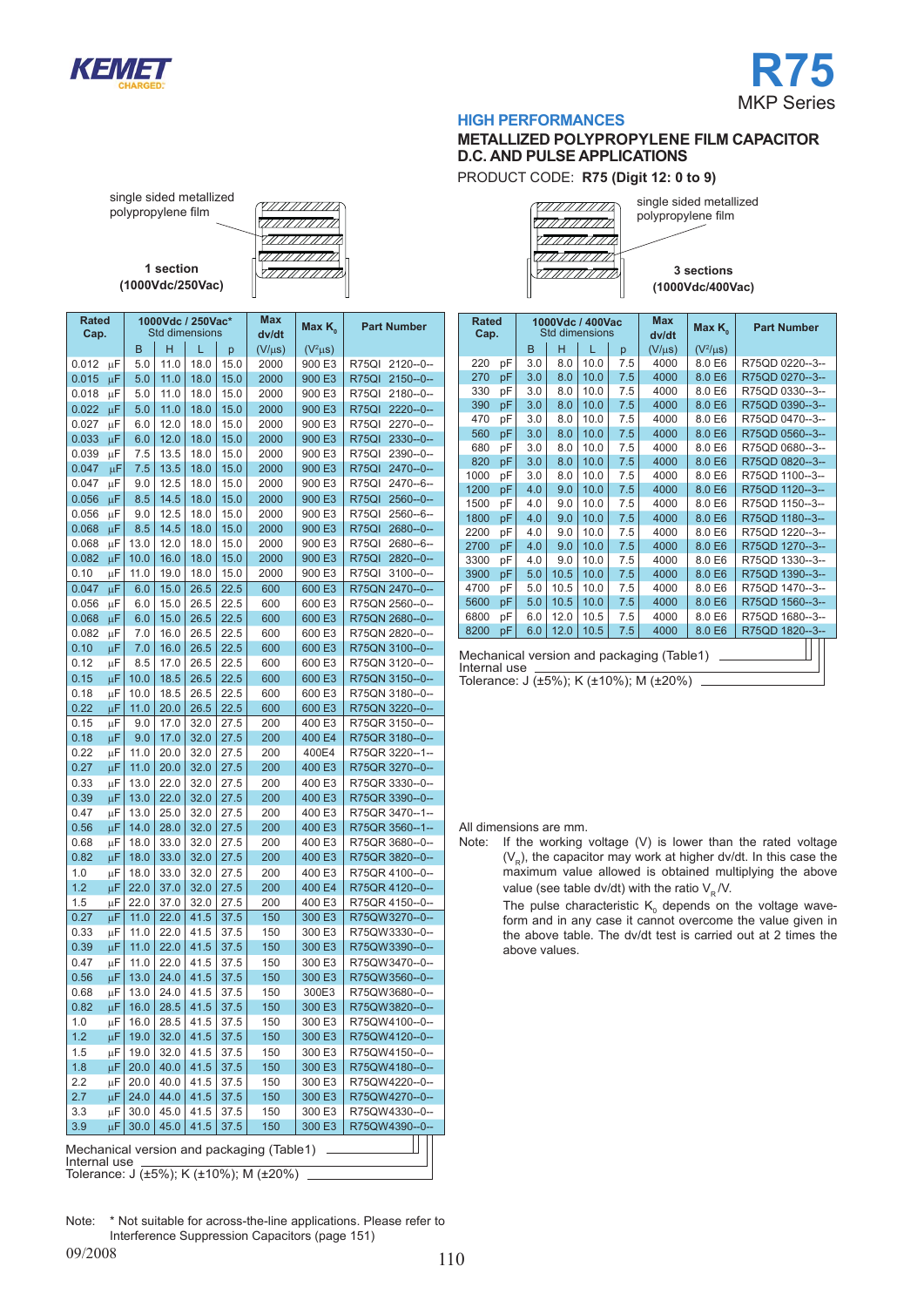



# **HIGH PERFORMANCES METALLIZED**

# **polyPROPYLENE film capacitor D.C. AND PULSE APPLICATIONS**

PRODUCT CODE: **R75 (Digit 12: 0 to 9)**

single sided metallized polypropylene film



**3 sections (1250Vdc)-(1600Vdc)**

| Rated<br>Cap. |    |      | 1250Vdc / 600Vac<br><b>Std dimensions</b> |      |      | Max<br>dv/dt                               | Max $K_{0}$   | <b>Part Number</b>    |  |
|---------------|----|------|-------------------------------------------|------|------|--------------------------------------------|---------------|-----------------------|--|
|               |    | B    | н                                         | L    | p    | $(V/\mu s)$                                | $(V^2/\mu s)$ |                       |  |
| 8200          | pF | 5.0  | 11.0                                      | 18.0 | 15.0 | 3300                                       | 825 E4        | R75RI<br>1820--3--    |  |
| 0.010         | μF | 5.0  | 11.0                                      | 18.0 | 15.0 | 3300                                       | 825 E4        | R75RI<br>$2100 - 3 -$ |  |
| 0.012         | μF | 6.0  | 12.0                                      | 18.0 | 15.0 | 3300                                       | 825 E4        | R75RI<br>$2120 - 3 -$ |  |
| 0.015         | μF | 6.0  | 12.0                                      | 18.0 | 15.0 | 3300                                       | 825 E4        | R75RI<br>$2150 - 3 -$ |  |
| 0.018         | μF | 7.5  | 13.5                                      | 18.0 | 15.0 | 3300                                       | 825 E4        | R75RI<br>$2180 - 3 -$ |  |
| 0.022         | μF | 7.5  | 13.5                                      | 18.0 | 15.0 | 3300                                       | 825 E4        | R75RI<br>$2220 - 3 -$ |  |
| 0.022         | μF | 9.0  | 12.5                                      | 18.0 | 15.0 | 3300                                       | 825 E4        | R75RI<br>$2220 - 7 -$ |  |
| 0.027         | μF | 8.5  | 14.5                                      | 18.0 | 15.0 | 3300                                       | 825 E4        | R75RI<br>$2270 - 3 -$ |  |
| 0.027         | μF | 13.0 | 12.0                                      | 18.0 | 15.0 | 3300                                       | 825 E4        | R75RI<br>$2270 - 7 -$ |  |
| 0.033         | μF | 10.0 | 16.0                                      | 18.0 | 15.0 | 3300                                       | 825 E4        | R75RI<br>2330--3--    |  |
| 0.033         | μF | 13.0 | 12.0                                      | 18.0 | 15.0 | 3300                                       | 825 E4        | R75RI<br>$2330 - 7 -$ |  |
| 0.039         | μF | 10.0 | 16.0                                      | 18.0 | 15.0 | 3300                                       | 825 E4        | R75RI<br>2390-3-      |  |
| 0.047         | μF | 11.0 | 19.0                                      | 18.0 | 15.0 | 3300                                       | 825 E4        | R75RI<br>$2470 - 3 -$ |  |
| 0.056         | μF | 11.0 | 19.0                                      | 18.0 | 15.0 | 3300                                       | 825 E4        | R75RI 2560--3--       |  |
| 0.033         | μF | 6.0  | 15.0                                      | 26.5 | 22.5 | 2100                                       | 525 E4        | R75RN 2330--3--       |  |
| 0.039         | μF | 6.0  | 15.0                                      | 26.5 | 22.5 | 2100                                       | 525 E4        | R75RN 2390--3--       |  |
| 0.047         | μF | 7.0  | 16.0                                      | 26.5 | 22.5 | 2100                                       | 525 E4        | R75RN 2470--3--       |  |
| 0.056         | μF | 7.0  | 16.0                                      | 26.5 | 22.5 | 2100                                       | 525 E4        | R75RN 2560-3--        |  |
| 0.068         | μF | 8.5  | 17.0                                      | 26.5 | 22.5 | 2100                                       | 525 E4        | R75RN 2680--3--       |  |
| 0.082         | μF | 10.0 | 18.5                                      | 26.5 | 22.5 | 2100                                       | 525 E4        | R75RN 2820-3--        |  |
| 0.10          | μF | 10.0 | 18.5                                      | 26.5 | 22.5 | 2100                                       | 525 E4        | R75RN 3100--3--       |  |
| 0.12          | μF | 11.0 | 20.0                                      | 26.5 | 22.5 | 2100                                       | 525 E4        | R75RN 3120--3--       |  |
| 0.15          | μF | 13.0 | 22.0                                      | 26.5 | 22.5 | 2100                                       | 525 E4        | R75RN 3150--3--       |  |
| 0.10          | μF | 9.0  | 17.0                                      | 32.0 | 27.5 | 500                                        | 125 E4        | R75RR 3100--4--       |  |
| 0.12          | μF | 9.0  | 17.0                                      | 32.0 | 27.5 | 500                                        | 125 E4        | R75RR 3120--4--       |  |
| 0.15          | μF | 11.0 | 20.0                                      | 32.0 | 27.5 | 500                                        | 125 E4        | R75RR 3150--4--       |  |
| 0.18          | μF | 11.0 | 20.0                                      | 32.0 | 27.5 | 500                                        | 125 E4        | R75RR 3180--4--       |  |
| 0.22          | μF | 13.0 | 22.0                                      | 32.0 | 27.5 | 500                                        | 125 E4        | R75RR 3220--4--       |  |
| 0.27          | μF | 13.0 | 25.0                                      | 32.0 | 27.5 | 500                                        | 125 E4        | R75RR 3270--4--       |  |
| 0.33          | μF | 13.0 | 25.0                                      | 32.0 | 27.5 | 500                                        | 125 E4        | R75RR 3330--4--       |  |
| 0.39          | μF | 18.0 | 33.0                                      | 32.0 | 27.5 | 500                                        | 125 E4        | R75RR 3390--4--       |  |
| 0.47          | μF | 18.0 | 33.0                                      | 32.0 | 27.5 | 500                                        | 125 E4        | R75RR 3470--4--       |  |
| 0.56          | μF | 18.0 | 33.0                                      | 32.0 | 27.5 | 500                                        | 125 E4        | R75RR 3560--4--       |  |
| 0.68          | μF | 22.0 | 37.0                                      | 32.0 | 27.5 | 500                                        | 125 E4        | R75RR 3680--4--       |  |
| 0.82          | μF | 22.0 | 37.0                                      | 32.0 | 27.5 | 500                                        | 125 E4        | R75RR 3820--4--       |  |
| 0.27          | μF | 11.0 | 22.0                                      | 41.5 | 37.5 | 360                                        | 125 E4        | R75RW3270--3--        |  |
| 0.33          | μF | 11.0 | 22.0                                      | 41.5 | 37.5 | 360                                        | 125 E4        | R75RW3330--3--        |  |
| 0.39          | μF | 13.0 | 24.0                                      | 41.5 | 37.5 | 360                                        | 125 E4        | R75RW3390--3--        |  |
| 0.47          | μF | 16.0 | 28.5                                      | 41.5 | 37.5 | 360                                        | 125 E4        | R75RW3470--4--        |  |
| 0.56          | μF | 16.0 | 28.5                                      | 41.5 | 37.5 | 360                                        | 125 E4        | R75RW3560--4--        |  |
| 0.68          | μF | 16.0 | 28.5                                      | 41.5 | 37.5 | 360                                        | 125 E4        | R75RW3680--4--        |  |
| 0.82          | μF | 19.0 | 32.0                                      | 41.5 | 37.5 | 360                                        | 125 E4        | R75RW3820--4--        |  |
| 1.0           | μF | 20.0 | 40.0                                      | 41.5 | 37.5 | 360                                        | 125 E4        | R75RW4100--3--        |  |
| 1.2           | μF | 20.0 | 40.0                                      | 41.5 | 37.5 | 360                                        | 125 E4        | R75RW4120--4--        |  |
| 1.5           | μF | 24.0 | 44.0                                      | 41.5 | 37.5 | 360                                        | 125 E4        | R75RW4150--4--        |  |
| 1.8           | μF | 24.0 | 44.0                                      | 41.5 | 37.5 | 360                                        | 125 E4        | R75RW4180--3--        |  |
| 2.2           | μF | 30.0 | 45.0                                      | 41.5 | 37.5 | 360                                        | 125 E4        | R75RW4220--3--        |  |
|               |    |      |                                           |      |      | Mochanical version and pockaging (Table 1) |               |                       |  |

echanical version and packaging (Table1) Internal use

Tolerance: J (±5%); K (±10%); M (±20%)

| <b>Rated</b><br>Cap. |    |      |      | 1600Vdc / 650Vac<br><b>Std dimensions</b> |      | Max<br>dv/dt                              | Max K         | <b>Part Number</b>           |
|----------------------|----|------|------|-------------------------------------------|------|-------------------------------------------|---------------|------------------------------|
|                      |    | B    | н    | L                                         | p    | $(V/\mu s)$                               | $(V^2/\mu s)$ |                              |
| 3900                 | рF | 4.0  | 10.0 | 18.0                                      | 15.0 | 6000                                      | 1900 E4       | <b>R75TI</b><br>1390--3--    |
| 4700                 | pF | 4.0  | 10.0 | 18.0                                      | 15.0 | 6000                                      | 1900 E4       | R75TI<br>$1470 - 3 -$        |
| 5600                 | рF | 5.0  | 11.0 | 18.0                                      | 15.0 | 6000                                      | 1900 E4       | R75TI<br>1560--3--           |
| 6800                 | pF | 5.0  | 11.0 | 18.0                                      | 15.0 | 6000                                      | 1900 E4       | 1680--3--<br>R75TI           |
| 8200                 | pF | 6.0  | 12.0 | 18.0                                      | 15.0 | 6000                                      | 1900 E4       | <b>R75TI</b><br>1820--3--    |
| 0.010                | μF | 6.0  | 12.0 | 18.0                                      | 15.0 | 6000                                      | 1900 E4       | R75TI<br>2100--3--           |
| 0.012                | μF | 7.5  | 13.5 | 18.0                                      | 15.0 | 6000                                      | 1900 E4       | $2120 - 3 -$<br>R75TI        |
| 0.015                | μF | 7.5  | 13.5 | 18.0                                      | 15.0 | 6000                                      | 1900 E4       | $2150 - 3 -$<br>R75TI        |
| 0.018                | μF | 8.5  | 14.5 | 18.0                                      | 15.0 | 6000                                      | 1900 E4       | R75TI<br>$2180 - 3 -$        |
| 0.018                | μF | 9.0  | 12.5 | 18.0                                      | 15.0 | 6000                                      | 1900 E4       | <b>R75TI</b><br>$2180 - 7 -$ |
| 0.022                | μF | 10.0 | 16.0 | 18.0                                      | 15.0 | 6000                                      | 1900 E4       | R75TI<br>$2220 - 3 -$        |
| 0.022                | μF | 13.0 | 12.0 | 18.0                                      | 15.0 | 6000                                      | 1900 E4       | R75TI<br>$2220 - 7 -$        |
| 0.027                | μF | 10.0 | 16.0 | 18.0                                      | 15.0 | 6000                                      | 1900 E4       | R75TI<br>2270--3--           |
| 0.033                | μF | 11.0 | 19.0 | 18.0                                      | 15.0 | 6000                                      | 1900 E4       | R75TI<br>2330--3--           |
| 0.027                | μF | 6.0  | 15.0 | 26.5                                      | 22.5 | 3000                                      | 960 E4        | R75TN 2270--3--              |
| 0.033                | μF | 7.0  | 16.0 | 26.5                                      | 22.5 | 3000                                      | 960 E4        | R75TN 2330--3--              |
| 0.039                | μF | 7.0  | 16.0 | 26.5                                      | 22.5 | 3000                                      | 960 E4        | R75TN 2390--3--              |
| 0.047                | цF | 8.5  | 17.0 | 26.5                                      | 22.5 | 3000                                      | 960 E4        | R75TN 2470--3--              |
| 0.056                | μF | 10.0 | 18.5 | 26.5                                      | 22.5 | 3000                                      | 960 E4        | R75TN 2560--3--              |
| 0.068                | μF | 10.0 | 18.5 | 26.5                                      | 22.5 | 3000                                      | 960 E4        | R75TN 2680--3--              |
| 0.082                | μF | 11.0 | 20.0 | 26.5                                      | 22.5 | 3000                                      | 960 E4        | R75TN 2820--3--              |
| 0.10                 | μF | 13.0 | 22.0 | 26.5                                      | 22.5 | 3000                                      | 960 E4        | R75TN 3100--3--              |
| 0.12                 | μF | 13.0 | 22.0 | 26.5                                      | 22.5 | 3000                                      | 960 E4        | R75TN 3120--3--              |
| 0.068                | μF | 9.0  | 17.0 | 32.0                                      | 27.5 | 1500                                      | 480 E4        | R75TR 2680--3--              |
| 0.082                | μF | 9.0  | 17.0 | 32.0                                      | 27.5 | 1500                                      | 480 E4        | R75TR 2820--3--              |
| 0.10                 | μF | 11.0 | 20.0 | 32.0                                      | 27.5 | 1500                                      | 480 E4        | R75TR 3100--4--              |
| 0.12                 | μF | 11.0 | 20.0 | 32.0                                      | 27.5 | 1500                                      | 480 E4        | R75TR 3120--3--              |
| 0.15                 | μF | 13.0 | 22.0 | 32.0                                      | 27.5 | 1500                                      | 480 E4        | R75TR 3150--3--              |
| 0.18                 | μF | 13.0 | 22.0 | 32.0                                      | 27.5 | 1500                                      | 480 E4        | R75TR 3180--3--              |
| 0.22                 | μF | 13.0 | 25.0 | 32.0                                      | 27.5 | 1500                                      | 480 E4        | R75TR 3220--4--              |
| 0.27                 | μF | 18.0 | 33.0 | 32.0                                      | 27.5 | 1500                                      | 480 E4        | R75TR 3270--3--              |
| 0.33                 | μF | 18.0 | 33.0 | 32.0                                      | 27.5 | 1500                                      | 480 E4        | R75TR 3330--3--              |
| 0.39                 | μF | 18.0 | 33.0 | 32.0                                      | 27.5 | 1500                                      | 480 E4        | R75TR 3390--3--              |
| 0.47                 | μF | 22.0 | 37.0 | 32.0                                      | 27.5 | 1500                                      | 480 E4        | R75TR 3470--3--              |
| 0.56                 | μF | 22.0 | 37.0 | 32.0                                      | 27.5 | 1500                                      | 480 E4        | R75TR 3560--3--              |
| 0.18                 | μF | 11.0 | 22.0 | 41.5                                      | 37.5 | 750                                       | 240 E4        | R75TW 3180--3--              |
| 0.22                 | μF | 11.0 | 22.0 | 41.5                                      | 37.5 | 750                                       | 240 E4        | R75TW 3220--3--              |
| 0.27                 | μF | 13.0 | 24.0 | 41.5                                      | 37.5 | 750                                       | 240 E4        | R75TW 3270--3--              |
| 0.33                 | μF | 16.0 | 28.5 | 41.5                                      | 37.5 | 750                                       | 240 E4        | R75TW 3330--3--              |
| 0.39                 | μF | 16.0 | 28.5 | 41.5                                      | 37.5 | 750                                       | 240 E4        | R75TW 3390--3--              |
| 0.47                 | μF | 16.0 | 28.5 | 41.5                                      | 37.5 | 750                                       | 240 E4        | R75TW 3470--3--              |
| 0.56                 | μF | 19.0 | 32.0 | 41.5                                      | 37.5 | 750                                       | 240 E4        | R75TW 3560--3--              |
| 0.68                 | μF | 19.0 | 32.0 | 41.5                                      | 37.5 | 750                                       | 240 E4        | R75TW 3680--3--              |
| 0.82                 | μF | 20.0 | 40.0 | 41.5                                      | 37.5 | 750                                       | 240 E4        | R75TW 3820--3--              |
| 1.0                  | μF | 24.0 | 44.0 | 41.5                                      | 37.5 | 750                                       | 240 E4        | R75TW 4100--3--              |
| 1.2                  | μF | 24.0 | 44.0 | 41.5                                      | 37.5 | 750                                       | 240 E4        | R75TW 4120--3--              |
| 1.5                  | μF | 30.0 | 45.0 | 41.5                                      | 37.5 | 750                                       | 240 E4        | R75TW 4150--3--              |
|                      |    |      |      |                                           |      | Mechanical version and packaging (Table1) |               |                              |

Mechanical version and packaging (Table1)

Internal use Tolerance: J (±5%); K (±10%); M (±20%)

All dimensions are mm.

Note: If the working voltage (V) is lower than the rated voltage  $(V_p)$ , the capacitor may work at higher dv/dt. In this case the maximum value allowed is obtained multiplying the above value (see table dv/dt) with the ratio  $V_R / V$ .

The pulse characteristic  $\mathsf{K}_{_{0}}$  depends on the voltage wave-form and in any case it cannot overcome the value given in the above table.

The dv/dt test is carried out at 2 times the above values.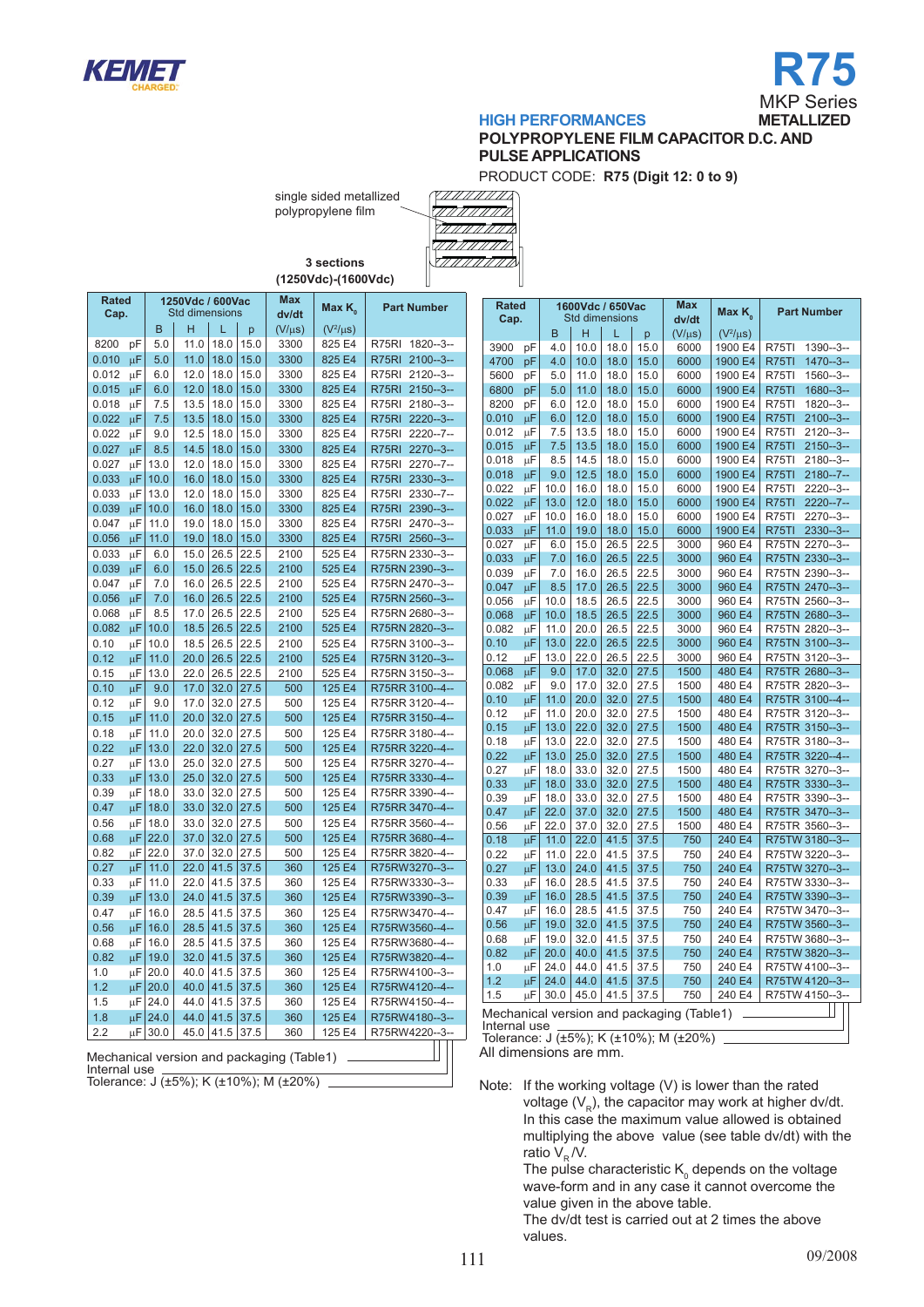

٦

**2000Vdc / 700Vac** 

**Max** 

T



#### **HIGH PERFORMANCES**

# **METALLIZED POLYPROPYLENE FILM CAPACITOR D.C. AND PULSE APPLICATIONS**

PRODUCT CODE: **R75 (Digit 12: 0 to 9)**

| Rated<br>Cap. |                    | 2000Vdc / 700Vac<br><b>Std dimensions</b> |      | Max<br>dv/dt | Max $K_{0}$ | <b>Part Number</b> |               |                        |
|---------------|--------------------|-------------------------------------------|------|--------------|-------------|--------------------|---------------|------------------------|
|               |                    | B                                         | н    | L            | р           | $(V/\mu s)$        | $(V^2/\mu s)$ |                        |
| 1000          | рF                 | 4.0                                       | 10.0 | 18.0         | 15.0        | 9500               | 3800 E4       | $1100 - 4 -$<br>R75UI  |
| 1200          | pF                 | 4.0                                       | 10.0 | 18.0         | 15.0        | 9500               | 3800 E4       | R75UI<br>$1120 - 4 -$  |
| 1500          | pF                 | 4.0                                       | 10.0 | 18.0         | 15.0        | 9500               | 3800 E4       | $1150 - 4 -$<br>R75UI  |
| 1800          | pF                 | 4.0                                       | 10.0 | 18.0         | 15.0        | 9500               | 3800 E4       | R75UI<br>$1180 - -4 -$ |
| 2200          | pF                 | 4.0                                       | 10.0 | 18.0         | 15.0        | 9500               | 3800 E4       | R75UI<br>$1220 - 4 -$  |
| 2700          | рF                 | 4.0                                       | 10.0 | 18.0         | 15.0        | 9500               | 3800 E4       | R75UI<br>$1270 - 4 -$  |
| 3300          |                    |                                           |      | 18.0         | 15.0        |                    |               | R75UI<br>$1330 - 4 -$  |
|               | рF                 | 4.0                                       | 10.0 |              |             | 9500               | 3800 E4       |                        |
| 3900          | pF                 | 5.0                                       | 11.0 | 18.0         | 15.0        | 9500               | 3800 E4       | R75UI<br>$1390 - 3 -$  |
| 4700          | рF                 | 5.0                                       | 11.0 | 18.0         | 15.0        | 9500               | 3800 E4       | R75UI<br>$1470 - 3 -$  |
| 5600          | рF                 | 6.0                                       | 12.0 | 18.0         | 15.0        | 9500               | 3800 E4       | R75UI<br>1560--3--     |
| 6800          | рF                 | 6.0                                       | 12.0 | 18.0         | 15.0        | 9500               | 3800 E4       | R75UI<br>1680--3--     |
| 8200          | рF                 | 7.5                                       | 13.5 | 18.0         | 15.0        | 9500               | 3800 E4       | R75UI<br>$1820 - 3 -$  |
| 0.010         | μF                 | 7.5                                       | 13.5 | 18.0         | 15.0        | 9500               | 3800 E4       | R75UI<br>$2100 - 3 -$  |
| 0.012         | μF                 | 8.5                                       | 14.5 | 18.0         | 15.0        | 9500               | 3800 E4       | R75UI<br>$2120 - 3 -$  |
| 0.012         | μF                 | 9.0                                       | 12.5 | 18.0         | 15.0        | 9500               | 3800 E4       | $2120 - 7 -$<br>R75UI  |
| 0.015         | μF                 | 8.5                                       | 14.5 | 18.0         | 15.0        | 9500               | 3800 E4       | R75UI<br>$2150 - 3 -$  |
| 0.015         | μF                 | 13.0                                      | 12.0 | 18.0         | 15.0        | 9500               | 3800 E4       | R75UI<br>$2150 - 7 -$  |
| 0.018         | μF                 | 10.0                                      | 16.0 | 18.0         | 15.0        | 9500               | 3800 E4       | R75UI<br>$2180 - 3 -$  |
| 0.018         |                    | 13.0                                      | 12.0 | 18.0         | 15.0        | 9500               | 3800 E4       | R75UI<br>$2180 - 7 -$  |
|               | μF                 |                                           |      |              |             |                    |               |                        |
| 0.022         | μF                 | 11.0                                      | 19.0 | 18.0         | 15.0        | 9500               | 3800 E4       | R75UI<br>$2220 - 3 -$  |
| 0.027         | μF                 | 11.0                                      | 19.0 | 18.0         | 15.0        | 9500               | 3800 E4       | R75UI<br>2270--3--     |
| 4700          | рF                 | 6.0                                       | 15.0 | 26.5         | 22.5        | 3500               | 1400 E4       | R75UN 1470--3--        |
| 5600          | рF                 | 6.0                                       | 15.0 | 26.5         | 22.5        | 3500               | 1400 E4       | R75UN 1560--3--        |
| 6800          | pF                 | 6.0                                       | 15.0 | 26.5         | 22.5        | 3500               | 1400 E4       | R75UN 1680--3--        |
| 8200          | рF                 | 6.0                                       | 15.0 | 26.5         | 22.5        | 3500               | 1400 E4       | R75UN 1820--3--        |
| 0.010         | μF                 | 6.0                                       | 15.0 | 26.5         | 22.5        | 3500               | 1400 E4       | R75UN 2100--3--        |
| 0.012         | μF                 | 6.0                                       | 15.0 | 26.5         | 22.5        | 3500               | 1400 E4       | R75UN 2120--3--        |
| 0.015         | μF                 | 6.0                                       | 15.0 | 26.5         | 22.5        | 3500               | 1400 E4       | R75UN 2150--3--        |
| 0.018         | μF                 | 6.0                                       | 15.0 | 26.5         | 22.5        | 3500               | 1400 E4       | R75UN 2180--3--        |
| 0.022         |                    | 6.0                                       | 15.0 | 26.5         | 22.5        | 3500               | 1400 E4       | R75UN 2220--3--        |
|               | μF                 |                                           |      |              |             |                    |               |                        |
| 0.027         | μF                 | 7.0                                       | 16.0 | 26.5         | 22.5        | 3500               | 1400 E4       | R75UN 2270--3--        |
| 0.033         | μF                 | 8.5                                       | 17.0 | 26.5         | 22.5        | 3500               | 1400 E4       | R75UN 2330--3--        |
| 0.039         | μF                 | 10.0                                      | 18.5 | 26.5         | 22.5        | 3500               | 1400 E4       | R75UN 2390--3--        |
| 0.047         | μF                 | 10.0                                      | 18.5 | 26.5         | 22.5        | 3500               | 1400 E4       | R75UN 2470--3--        |
| 0.056         | μF                 | 11.0                                      | 20.0 | 26.5         | 22.5        | 3500               | 1400 E4       | R75UN 2560--3--        |
| 0.068         | μF                 | 13.0                                      | 22.0 | 26.5         | 22.5        | 3500               | 1400 E4       | R75UN 2680--3--        |
| 0.047         | μF                 | 9.0                                       | 17.0 | 32.0         | 27.5        | 1000               | 400 E4        | R75UR 2470--3--        |
| 0.056         | μF                 | 9.0                                       | 17.0 | 32.0         | 27.5        | 1000               | 400 E4        | R75UR 2560--3--        |
| 0.068         | μF                 | 9.0                                       | 17.0 | 32.0         | 27.5        | 1000               | 400 E4        | R75UR 2680--4--        |
| 0.082         | μF                 | 11.0                                      | 20.0 | 32.0         | 27.5        | 1000               | 400 E4        | R75UR 2820--4--        |
| 0.10          | μF                 | 11.0                                      | 20.0 | 32.0         | 27.5        | 1000               | 400 E4        | R75UR 3100--3--        |
| 0.12          | μF                 | 13.0                                      | 22.0 | 32.0         | 27.5        | 1000               | 400 E4        | R75UR 3120--3--        |
|               |                    |                                           |      |              |             |                    |               |                        |
| 0.15          | μF                 | 13.0                                      | 25.0 | 32.0         | 27.5        | 1000               | 400 E4        | R75UR 3150--4--        |
| 0.18          | μF                 | 14.0                                      | 28.0 | 32.0         | 27.5        | 1000               | 400 E4        | R75UR 3180--3--        |
| 0.22          | μF                 | 14.0                                      | 28.0 | 32.0         | 27.5        | 1000               | 400 E4        | R75UR 3220--4--        |
| 0.27          | μF                 | 18.0                                      | 33.0 | 32.0         | 27.5        | 1000               | 400 E4        | R75UR 3270--3--        |
| 0.33          | μF                 | 18.0                                      | 33.0 | 32.0         | 27.5        | 1000               | 400 E4        | R75UR 3330--4--        |
| 0.39          | μF                 | 22.0                                      | 37.0 | 32.0         | 37.5        | 1000               | 400 E4        | R75UR 3390--3--        |
| 0.47          | μF                 | 22.0                                      | 37.0 | 32.0         | 27.5        | 1000               | 400 E4        | R75UR 3470--4--        |
| 0.15          | $\overline{\mu}$ F | 11.0                                      | 22.0 | 41.5         | 37.5        | 500                | 200 E4        | R75UW3150--3--         |
| 0.18          | μF                 | 13.0                                      | 24.0 | 41.5         | 37.5        | 500                | 200 E4        | R75UW3180--3--         |
| 0.22          | μF                 | 13.0                                      | 24.0 | 41.5         | 37.5        | 500                | 200 E4        | R75UW3220--3--         |
| 0.27          |                    | 16.0                                      |      | 41.5         |             | 500                | 200 E4        | R75UW3270--3--         |
|               | μF                 |                                           | 28.5 |              | 37.5        |                    |               |                        |
| 0.33          | μF                 | 16.0                                      | 28.5 | 41.5         | 37.5        | 500                | 200 E4        | R75UW3330--3--         |
| 0.39          | μF                 | 19.0                                      | 32.0 | 41.5         | 37.5        | 500                | 200 E4        | R75UW3390--3--         |
| 0.47          | μF                 | 19.0                                      | 32.0 | 41.5         | 37.5        | 500                | 200 E4        | R75UW3470--3--         |
| 0.56          | μF                 | 20.0                                      | 40.0 | 41.5         | 37.5        | 500                | 200 E4        | R75UW3560--4--         |
| 0.68          | μF                 | 20.0                                      | 40.0 | 41.5         | 37.5        | 500                | 200 E4        | R75UW3680--3--         |
| 0.82          | μF                 | 24.0                                      | 44.0 | 41.5         | 37.5        | 500                | 200 E4        | R75UW3820--4--         |
|               |                    |                                           | 44.0 | 41.5         | 37.5        | 500                | 200 E4        | R75UW4100--3--         |
| 1.0           | μF                 | 24.0                                      |      |              |             |                    |               |                        |

Internal use Tolerance: J (±5%); K (±10%); M (±20%)

| single sided metallized |    |  |
|-------------------------|----|--|
| polypropylene film      | Iz |  |
|                         |    |  |



**3 sections (2000Vdc)**

All dimensions are mm.

Note: If the working voltage (V) is lower than the rated voltage  $(V_R)$ , the capacitor may work at higher dv/dt. In this case the maximum value allowed is obtained multiplying the above value (see table dv/dt) with the ratio  $V_R / V$ .

> The pulse characteristic  $\mathsf{K}_{_{\scriptscriptstyle{0}}}$  depends on the voltage wave-form and in any case it cannot overcome the value given in the above table.

The dv/dt test is carried out at 2 times the above values.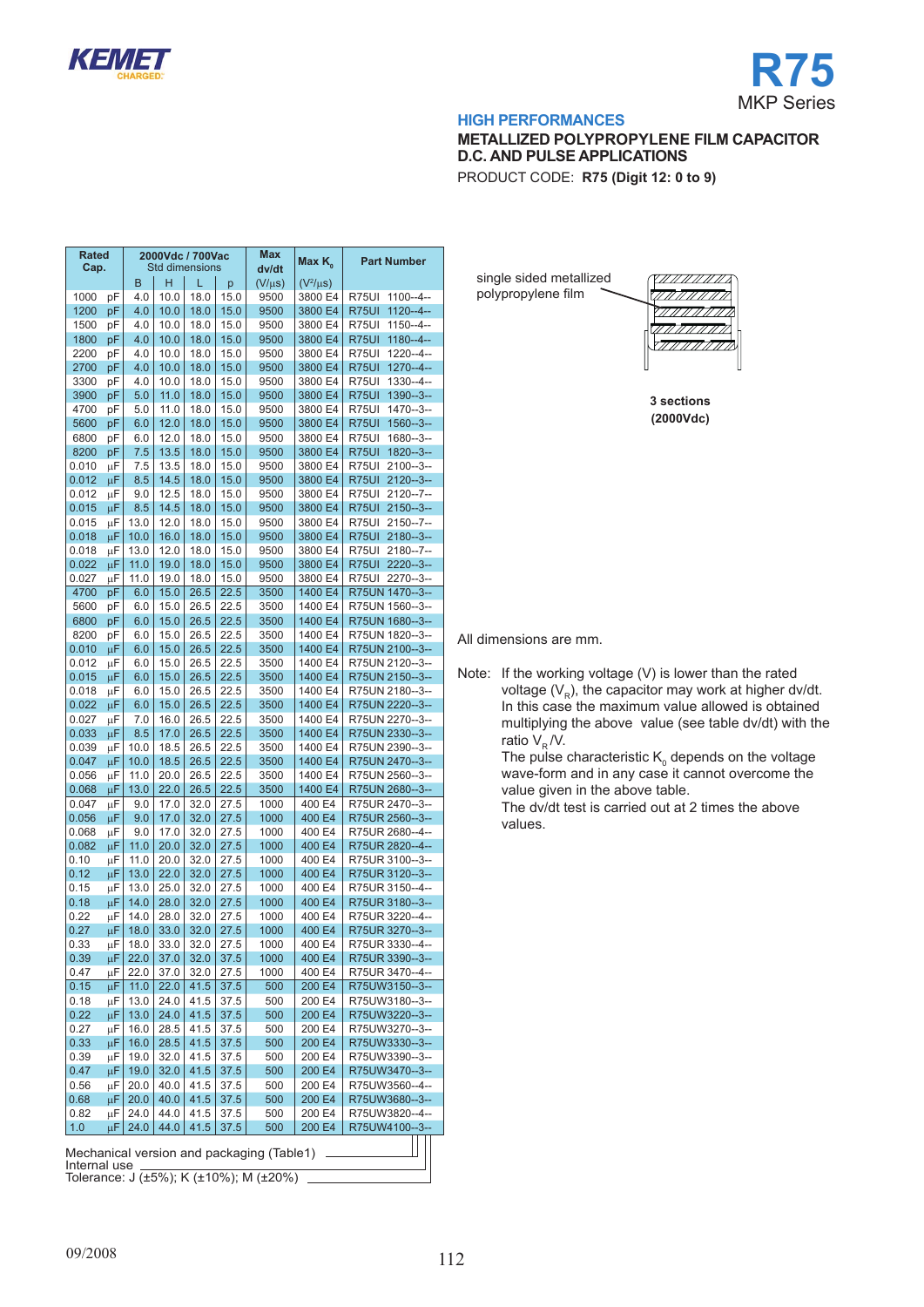



### **me tallized polyPROPYLENE film capacitor D.C. AND PULSE APPLICATIONS**

PRODUCT CODE: **R75 (Digit 12: 0 to 9)**

### **electrical characteristics**

### **Rated voltage (V<sub>R</sub>):**

160Vdc - 250Vdc - 400Vdc - 630Vdc -1000Vdc for 1 section. 1250Vdc - 1600Vdc - 2000Vdc for 3 sections.

#### **Rated temperature (T<sub>p</sub>): +85°C**

#### **Temperature derated voltage:**

The following decreasing factor has to be applied on the rated voltage:

+85°C to +105°C: 2.00% per °C for  $V_R$  (d.c.) +85°C to +105°C: 1.25% per °C for  $V_p$  (a.c.)

#### **Capacitance range:**

1000 pF to 33uF for 1 section. 1000 pF to 2.2<sub>u</sub>F for 3 sections.

#### **Capacitance values:**

E12 series (IEC 60063 Norm).

**Capacitance tolerances** (measured at 1 kHz)**:** ±5% (J); ±10% (K); ±20% (M).

**Total self-inductance** (L): (Lead length ~2 mm)

| Pitch (mm) | 7.5 |  | 15 | 22.5 | 27.5 |  |  |  |  |  |
|------------|-----|--|----|------|------|--|--|--|--|--|
| ∖ ≈        |     |  |    |      |      |  |  |  |  |  |
|            |     |  |    |      |      |  |  |  |  |  |

### **Dissipation factor (DF):**

tgδx10-4 at +25°C±5°C

| kHz | $C \leq 0.1$ uF | 0.1 <c≤1.0uf< th=""><th>1<c≤4.7µf< th=""><th><math>C &gt; 4.7 \mu F</math></th></c≤4.7µf<></th></c≤1.0uf<> | 1 <c≤4.7µf< th=""><th><math>C &gt; 4.7 \mu F</math></th></c≤4.7µf<> | $C > 4.7 \mu F$ |
|-----|-----------------|------------------------------------------------------------------------------------------------------------|---------------------------------------------------------------------|-----------------|
|     | $\leq 4$        | ≤5                                                                                                         | ≤6                                                                  | ≤10             |
| 10  | ≤ 6             | ≤8                                                                                                         |                                                                     |                 |
| 100 | ≤25             |                                                                                                            |                                                                     |                 |

#### **Insulation resistance:**

#### **Test conditions**

| Temperature:         | +25± $C°5°C$     |  |
|----------------------|------------------|--|
| Voltage charge time: | 1 <sub>min</sub> |  |
| Voltage charge:      | 100Vdc           |  |

#### **Performance**

≥1x105 MΩ for C≤0.33µF (5x105 MΩ)\* ≥30000 s for C > 0.33µF (150000 s)\* \* Typical value.

#### **Test voltage between terminations:**

1.6x $V_p$  applied for 2 s at +25 $^{\circ}$ C $\pm$ 5 $^{\circ}$ C

#### **test method and performance**

#### **Damp heat, steady state:**

# **Test conditions**

Temperature: +40°C±2°C<br>Relative humidity (RH): 93% ±2% Relative humidity (RH):  $93\% \pm 2\%$ <br>Test duration: 56 days Test duration:

**Performance**

| Capacitance change $ \Delta C/C $ : $\leq 2\%$ |                               |
|------------------------------------------------|-------------------------------|
| DF change $(\Delta t \alpha \delta)$ :         | ≤10x10 <sup>-4</sup> at 1kHz  |
| Insulation resistance:                         | $\geq 50\%$ of initial limit. |

#### **Endurance:**

### **Test conditions**

Temperature: +85°C±2°C<br>Test duration: +2000 h Test duration: Voltage applied:  $1.25xV_R$ 

#### **Performance**

Capacitance change |∆C/C|: ≤3% DF change (∆tgδ): ≤10x10-4 at 10kHz for C≤1µF ≤10x10<sup>-4</sup> at 1kHz for C>1µF Insulation resistance: ≥50% of initial limit.

### **Resistance to soldering heat:**

#### **Test conditions**

Solder bath temperature: +260°C±5°C Dipping time (with heat screen):10 s±1 s

#### **Performance**

Capacitance change |∆C/C|: ≤1% DF change (∆tgδ): ≤10x10-4 at 10kHz for C≤1µF ≤10x10<sup>-4</sup> at 1kHz for C>1µF Insulation resistance: ≥initial limit.

#### **Long term stability** (after two years)**:**

**Storage:** standard environmental conditions (see page 12) **Performance**

Capacitance change |∆C/C|: ≤0.5%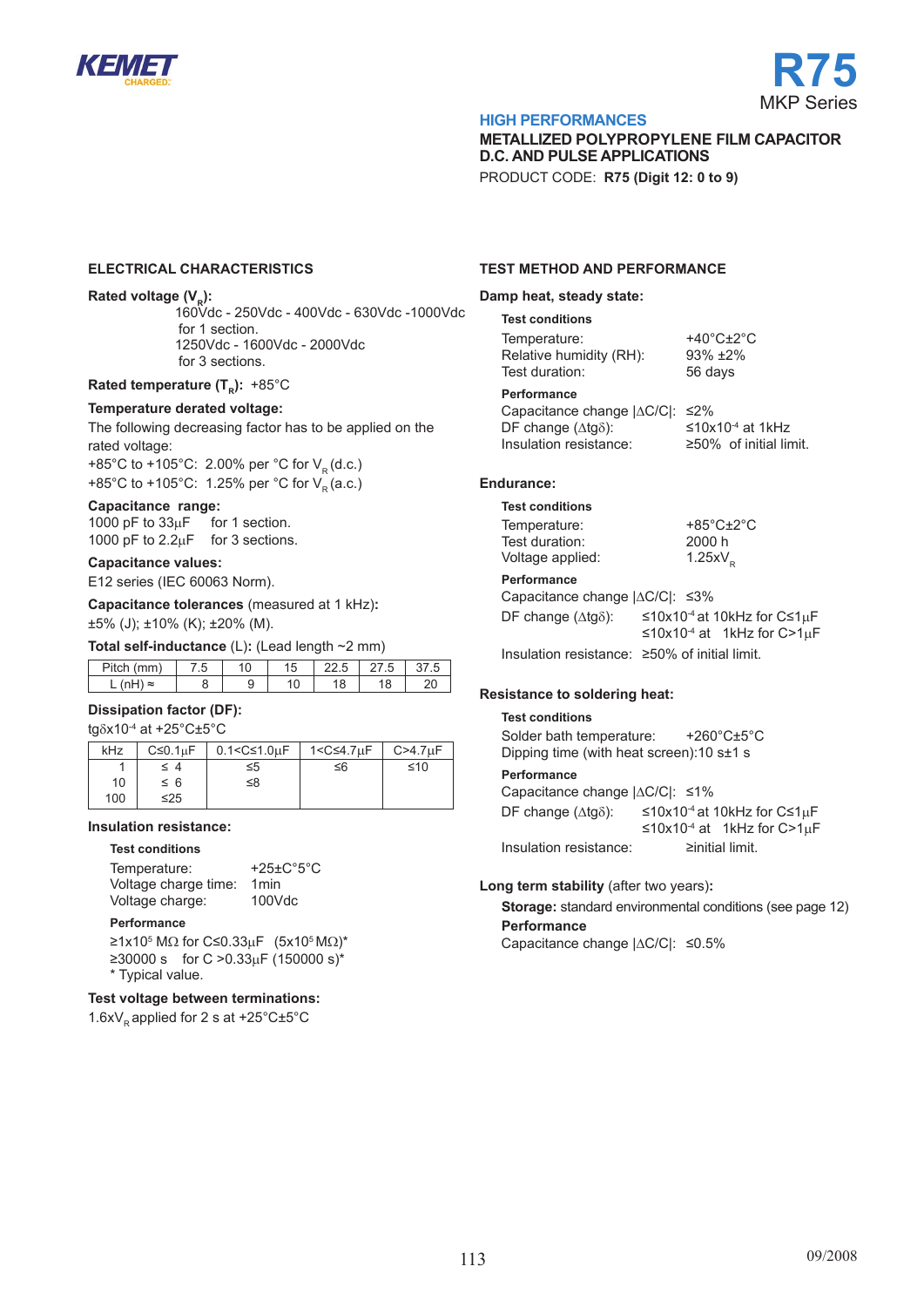



# **METALLIZED POLYPROPYLENE FILM CAPACITOR D.C. AND PULSE APPLICATIONS**

PRODUCT CODE: **R75 (Digit 12: 0 to 9)**

# MAX. VOLTAGE (Vr.m.s.) VERSUS FREQUENCY (sinusoidal wave-form / Th ≤ 40°C)



![](_page_9_Figure_7.jpeg)